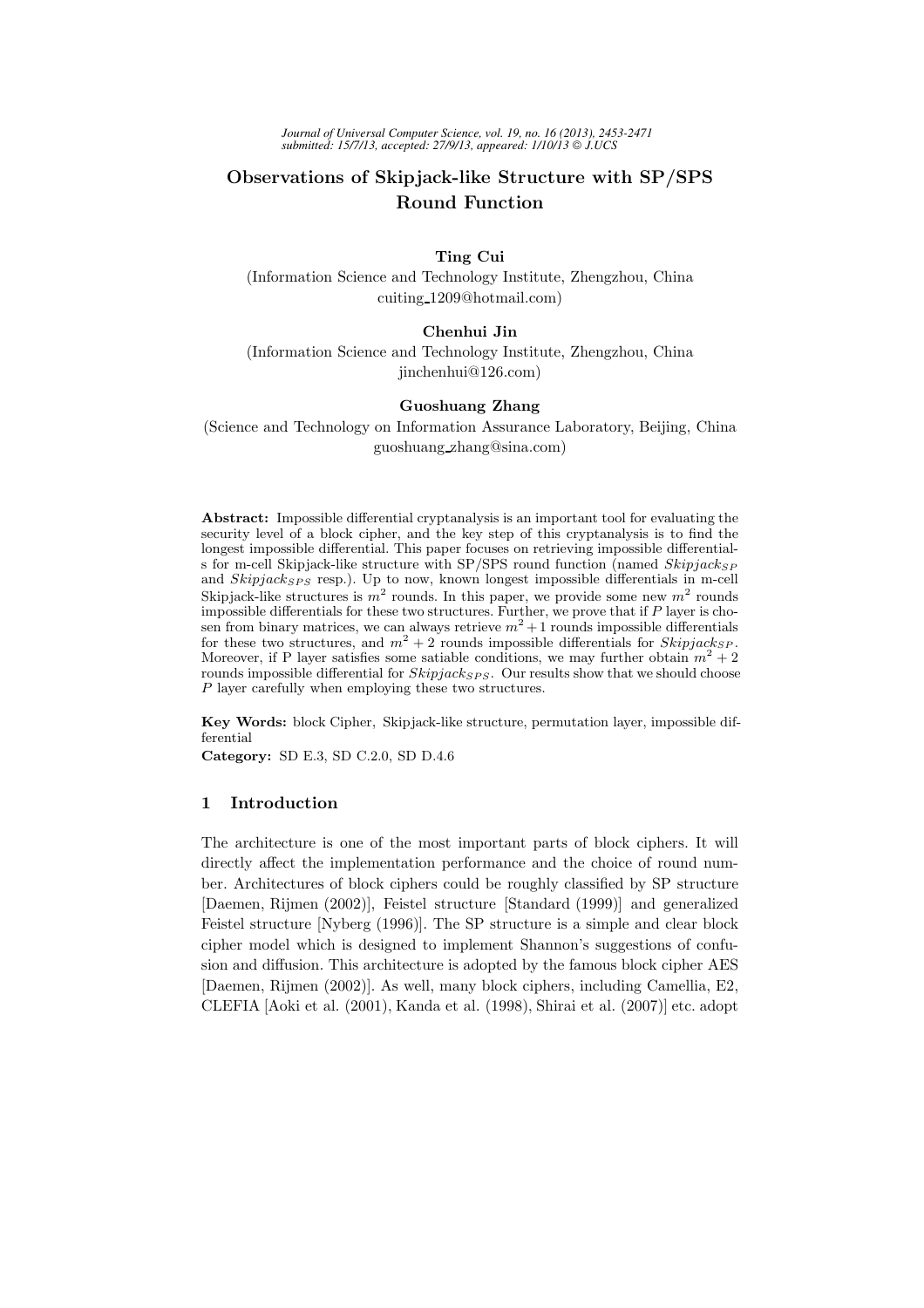such kind of round function. Except for the SP structure, the Feistel structure is another important structure since it provides flexibility in the design of round function. There are a lot of block ciphers employ this architecture, such as DES, E2, Camellia [Standard (1999), Kanda et al. (1998), Aoki et al. (2001)] etc.

As we know, modern ciphers usually adopt 128-bit (or longer) data length. If we construct a 128-bit block cipher with the Feistel structure, we need to find a 64-bit round function. However, to construct 64-bit round function is not as easy as the 32-bit round function, and the 64-bit round function will bring extra cost in implementation, either. In [Nyberg (1996)], Nyberg introduced generalized Feistel structures. The generalized Feistel structures are generalized forms of the classical Feistel structure. These structures reserve some advantages of classical Feistel cipher such as flexibility in the design of round functions, and could be implemented easily by adopting slight round functions. Large series of ciphers like Skipjack [Biham et al. (1999)], CAST256 [Adams (1999)], MARS [Burwick (1998)], CLEFIA [Shirai et al. (2007)] etc. use these structures as their architectures. Among them, the block cipher Skipjack using two types of rounds, called Rule A and Rule B. Within the Skipjack cipher, the data block is divided into four subblocks, and eight rounds of Rule A and eight rounds of Rule B are applied alternatively until the full 32 rounds are achieved. In order to measure the security level of Skipjack, people often consider Rule A or Rule B independently [Pudovkina (2009)][Kim et al. (2010)][Sung et al. (2000)], and in this paper, we will also treat Rule A as the Skipjack-like structure.

Impossible differential cryptanalysis was first proposed by Knudsen [Knudsen (1998)] and Biham [Biham et al. (1999)]. This cryptanalysis uses impossible differentials to discard the wrong keys. It has been used to attack Skipjack, AES, Camellia, ARIA, E2 [Biham et al. (1999)], [Lu et al. (2008)], [Wu and Zhang et al. (2007)], [Liu et al. (2012)], [Bai et al. (2012)], [Wei et al. (2012)] etc. and produced many good results. The key step of impossible differential cryptanalysis is to find the longest impossible differentials [Wei et al. (2010)]. For generalized Feistel structures, since only part of the data is processed in each round, there always exist long round impossible differentials. This makes these ciphers vulnerable to impossible differential cryptanalysis.

In light of the powerful efficiencies of impossible differential cryptanalysis, many experts work on finding impossible differential distinguishers for block cipher structures, and lots of wonderful results are achieved. In [Kim et al. (2003)],  $U$ -methods were provided by Kim et al. to find impossible differentials of block ciphers structures. This method uses the inconsistencies of the elements in the specially defined set  $U$  to find impossible differentials. Later in [Luo et al. (2009)], Yiyuan Luo et.al. proposed the UID method, which can find longer impossible differential distinguishers than the  $U$ -method. However, these two methods consider only the overall structure of block ciphers, hence some longer impossible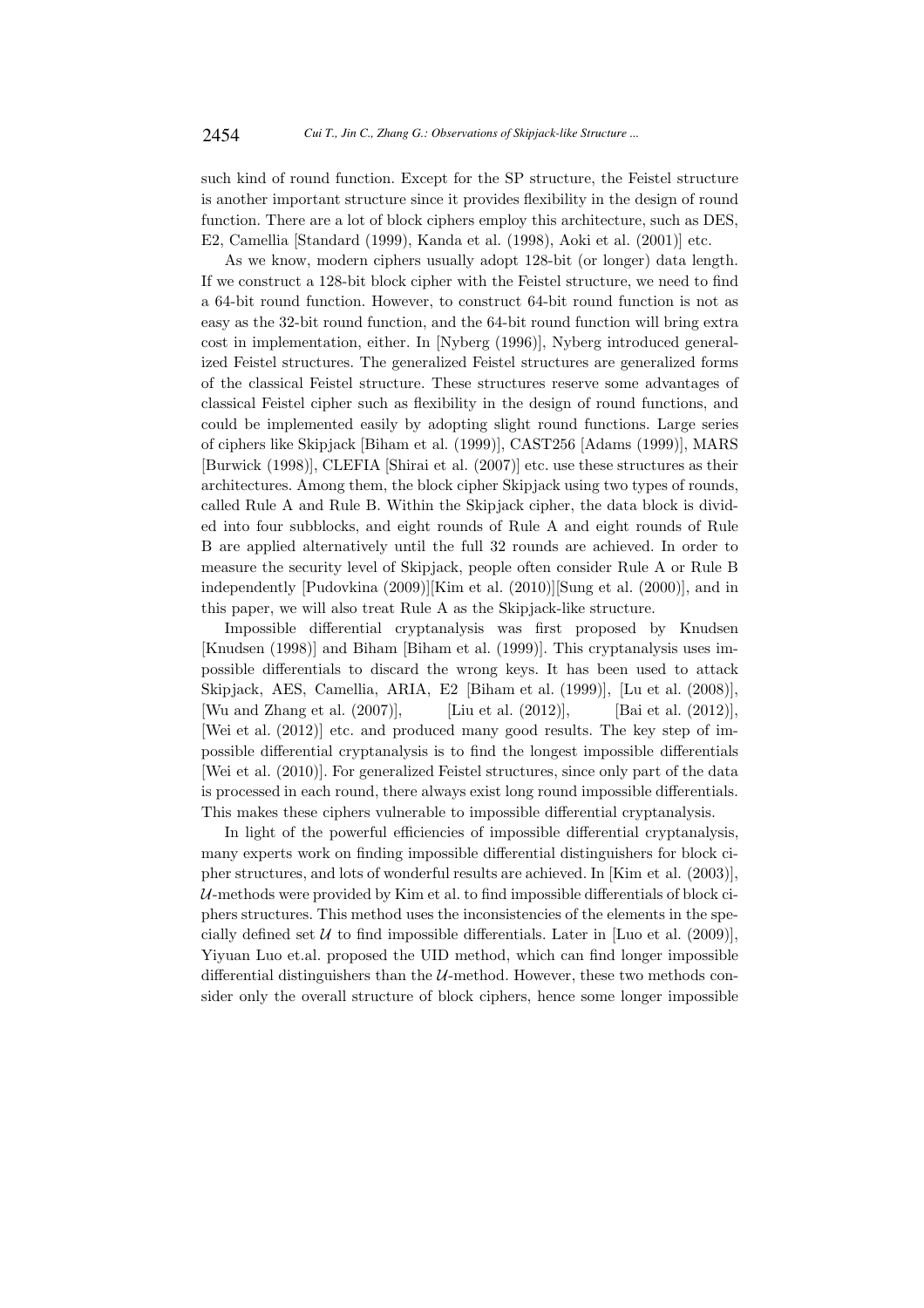differentials which caused by round functions are ignored. For instance, Li et al. [Li et al. (2010)] and Wu et al. [Wu et al. (2009)] investigated a new kind of generalized Feistel network called n-cell GF-NLFSR, the results explain that for *n*-cell GF-NLFSR, there exists  $n^2 + n - 2$  rounds impossible differential distinguishers, which significantly improve the result obtained by the  $U$ -method. Furthermore, some elaborate criteria based on the diffusion layer for finding impossible differentials are proposed recently. Wei et al. [Wei et al. (2010)] provided several impossible differential distinguishers for classical Feistel ciphers with SP and SPS round function. Li et al. [Li et al. (2011)] proposed methods to find impossible differentials for SPN ciphers. And in [Li et al. (2012)], Li et al. investigated impossible differentials of MISTY structure with SP-based round function. And recently, Wu et al [Wu and Wang(2012)] proposed a new method to find impossible differentials.

Inspired by the previous work, this paper presents some new inconsistencies to construct impossible differential distinguishers of Skipjack-like structures with SP and SPS round function. To our knowledge, existed longest impossible differential in m-cell Skipjack-like cipher is  $m^2$  rounds. And in this paper, we find new  $m^2$  rounds impossible differentials of  $Skipjack_{SP}/Skipjack_{SPS}$ , and also some  $m^2 + 1/m^2 + 2$  rounds impossible differentials from  $Skipjack_{SP}$  and  $Skipjack_{SPS}.$ 

This paper is organized as below: [Section 2] introduces some preliminaries. [Section 3] presents the differential properties of Skipjack-like structure and its decryption structure. [Section 4] focuses on finding impossible differential distinguisher of m-cell Skipjack-like structures with SP and SPS round function. [Section 5] concludes this paper.

## 2 Preliminaries

### 2.1 Notations

Throughout this paper, we will use the following symbols. ⊕ : XOR operation;

- $w(X)$ : the number of nonzero components of vector X;
- |: matrices concatenation;
- $E:$  the identity matrix;

 $\Delta x$ : the XOR difference of x and x';

 $\Delta_f(\Delta x)^{[1]}$  the output difference of f when the input difference is $\Delta x$ .

[1] It is well known that if f is a linear bijection, then  $\Delta_f(\Delta x) = f(\Delta x)$ , and when f is a non-linear bijection,  $\Delta_f(\Delta x)$  may have several values, in this case, we can choose any one for further discussion, and if necessary, we will use  $\Delta_f^{(i)}(\Delta x)$  to distinguish them.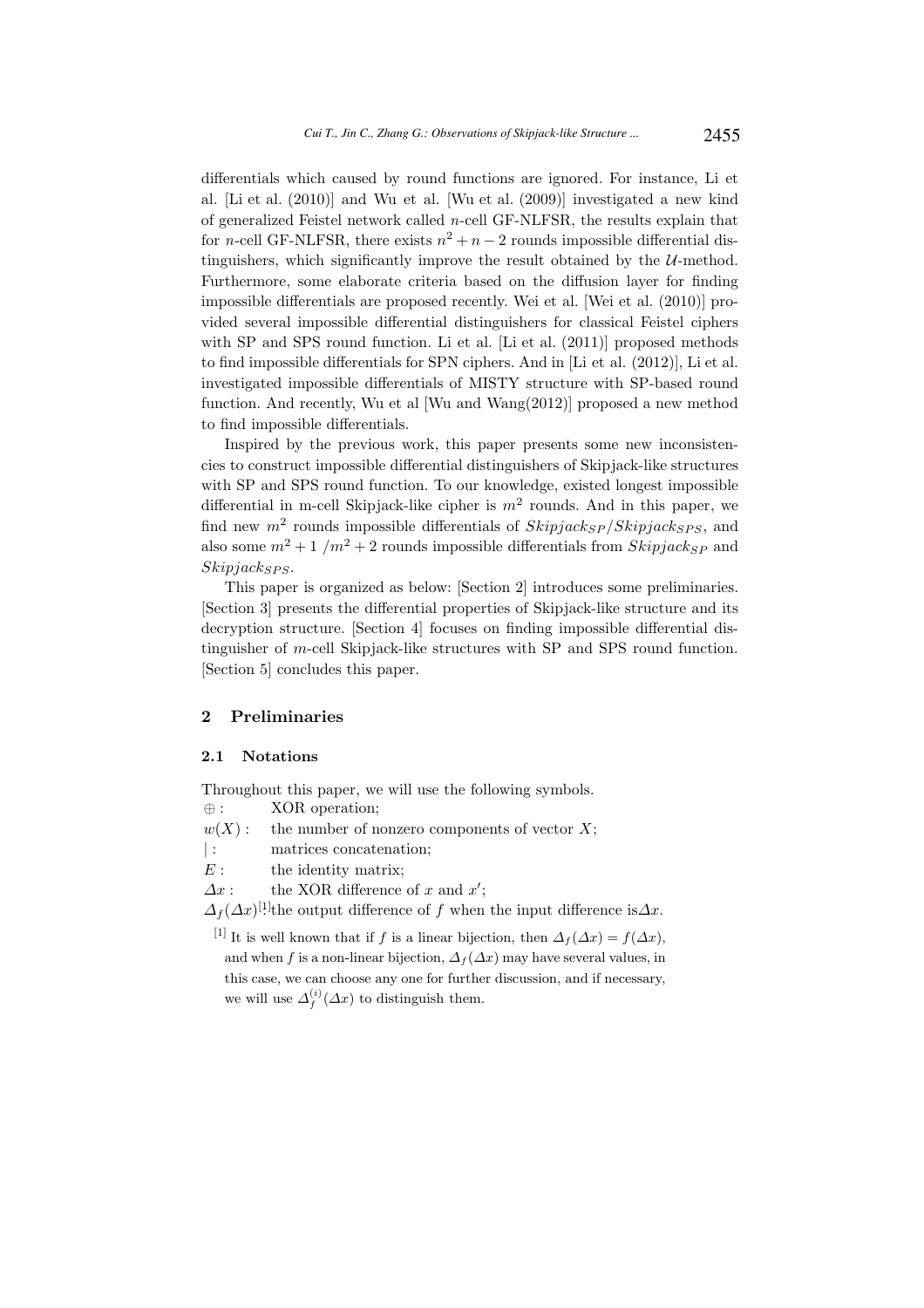

Figure 1: SP and SPS type round function.

 $g \circ f$ : composition of function f and g, i.e.  $g \circ f(x) = g(f(x));$  $M_{(k)}$ : the k-th column of matrix  $M_{n \times n}$ ;  $e_{\{i_1,\dots,i_r\}}$ : vector with nonzero values only in the  $i_1,\dots,i_r$ -th components;  $e_{i_k}$ : the  $i_k$ -th component of  $e_{\{i_1,\dots,i_r\}}$ ;  $\varepsilon_{\{u_1,\dots,u_q\}}$ : vector with same nonzero values only in the  $u_1,\dots,u_q$ -th components;  $P^{-1}$ the inverse matrix of  $P$ ;

 $P_{i,j}$ : the  $(i, j)$ -entry of matrix P.

**Definition 1** [Daemen, Rijmen (2002)]. (SP network) Let  $S_1, \dots, S_d$ :

 $\{0,1\}^n \to \{0,1\}^n$  be non-linear **bijections**,  $P: F_{2^n}^d \to F_{2^n}^d$  is a linear bijection,  $k = (k_1, \dots, k_d)$  is the round key, then the round function  $Round_{SP}$ :  $F_{2^n}^d$  ×  $F_{2^n}^d \rightarrow F_{2^n}^d$  of SP network (SPN) is defined by

$$
Round_{SP}(x,k) = P(S_1(x_1 \oplus k_1), \cdots, S_d(x_d \oplus k_d)).
$$

SP and SPS networks are two basic structures of modern ciphers, and many ciphers employ these structure in their round functions [Aoki et al. (2001)], [Kanda et al. (1998)],[Shirai et al. (2007)],[Kim et al. (2003)],[Li et al. (2010)], [Wu et al. (2009)],[Wu and Wang(2012)]. [Fig.1] describes the SP and SPS round function.

**Definition 2** [Shirai et al. (2002)]. ( $\chi$ -function &  $\theta$ -function)  $\chi : F_{2^m}^d \to F_2^d$ is defined by

$$
\chi(x_1,\cdots,x_d)=(\theta(x_1),\cdots,\theta(x_d)),
$$

where  $\theta : F_{2^m} \to F_2$  is defined by  $\theta(x) = \begin{cases} 1, & \text{if } x \neq 0; \\ 0, & \text{if } x = 0. \end{cases}$ 1,  $i, j, x \neq 0$ , function  $\chi_s : F_{2^m}^d \to F_2$ <br>0,  $if, x = 0$ . is defined by  $\chi_s(X) = \theta(x_s)$  for any  $X = (x_1, \dots, x_d)$ 

As mentioned in [Shirai et al.  $(2002)$ ], when S is a bijection, we have  $\chi(\Delta_S(X)) = \chi(X).$ 

Definition 3 [Daemen, Rijmen (2002)]. (differential branch number) Let  $f(x) = Px$  be a linear mapping, where P is a  $d \times d$  matrix over  $F_{2^n}$ , then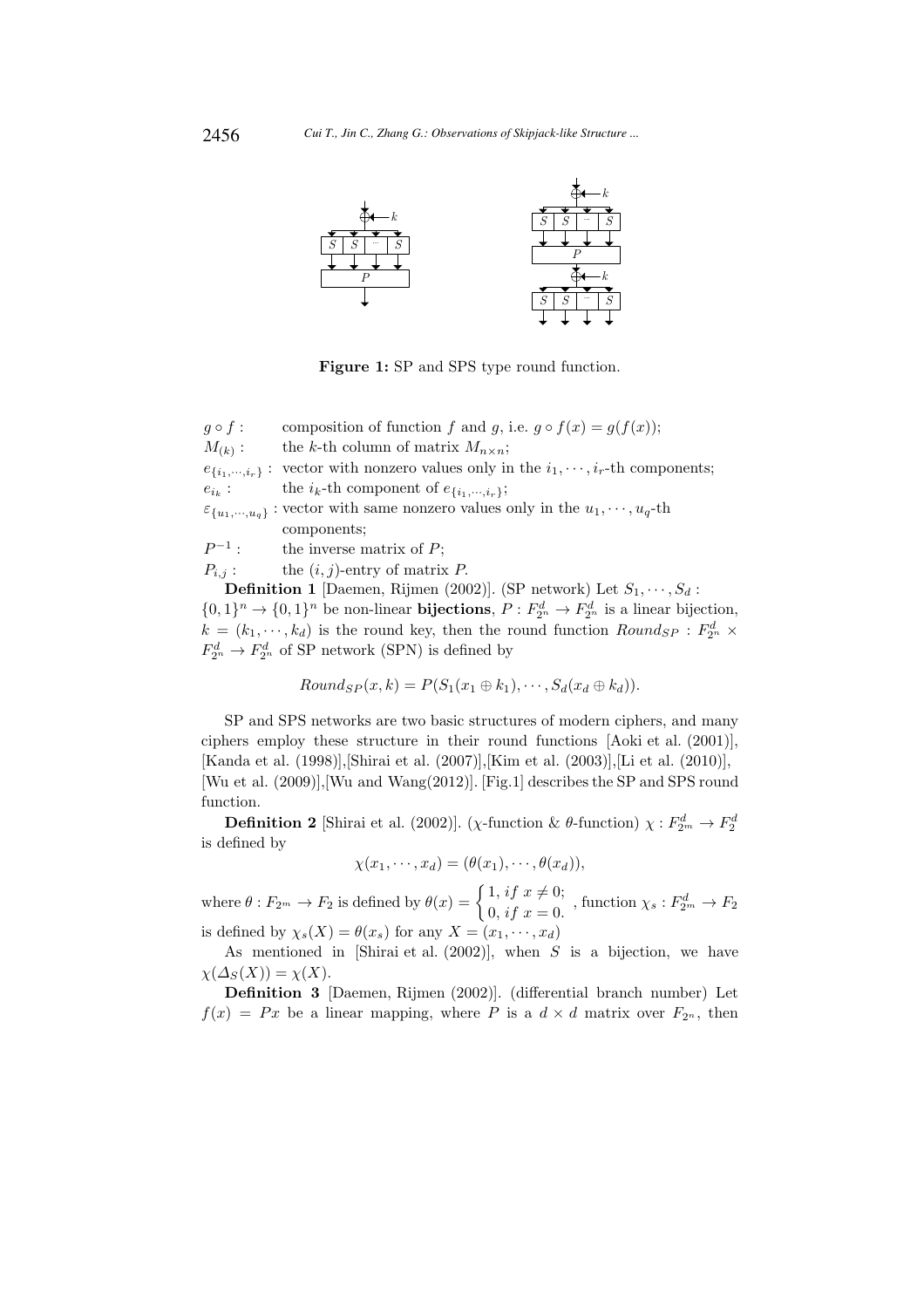

Figure 2: m-cell Skipjack-like Structure.

the differential branch number of  $f$  is defined by

$$
D_f = \min_{x \neq 0} \{w(x) + w(P \times x)\}.
$$

**Definition 4.** (binary diffusion layer) A linear bijection  $f: F_{2^n}^d \to F_{2^n}^d$  is defined as a binary diffusion layer, if f could be represented by a  $d \times d$  binary matrix, i.e.

$$
f(x) = P_{d \times d} \times x.
$$

### 2.2 Skipjack-like Structure

An *m*-cell Skipjack-like network consists of *r* rounds, each round is defined as follows.

Let  $(X_1^{i-1}, X_2^{i-1}, \dots, X_m^{i-1})$  be the input to the *i*-th $(i \geq 1)$  round,  $(X_1^i, X_2^i, \dots, X_m^i)$  and  $k_i$  be the output and the round key of the *i*-th round, resp.

 $(X_1^i, X_2^i, \dots, X_m^i) = Round(X_1^{i-1}, X_2^{i-1}, \dots, X_m^{i-1})$  is defined as:

$$
\begin{cases}\nX_1^i = F(k_i, X_1^{i-1}) \oplus X_2^{i-1}; \\
X_j^i = X_{j+1}^{i-1}, \quad 2 \le j \le m-1; \\
X_m^i = F(k_i, X_1^{i-1}).\n\end{cases}
$$

where  $F$  is the round function ([Fig.2] describes one round of m-cell Skipjack-like network).

Remark 1. The decrypt operation of m-cell Skipjack-like network is

$$
\left\{\begin{array}{l} X_{1}^{i-1}=F^{-1}(k_{i},X_{m}^{i});\\ X_{2}^{i-1}=X_{1}^{i}\oplus X_{m}^{i};\\ X_{j}^{i-1}=X_{j-1}^{i},\quad 3\leq j\leq m.\end{array}\right.
$$

Later in this paper, we use  $Skipjack_{SP}$  (  $Skipjack_{SPS}$  resp.) to denote mcell Skipjack-like network who employs  $SP(SPS \text{ resp.})$  type round function. In these two round functions, all parameters are as illustrated in Definition 1.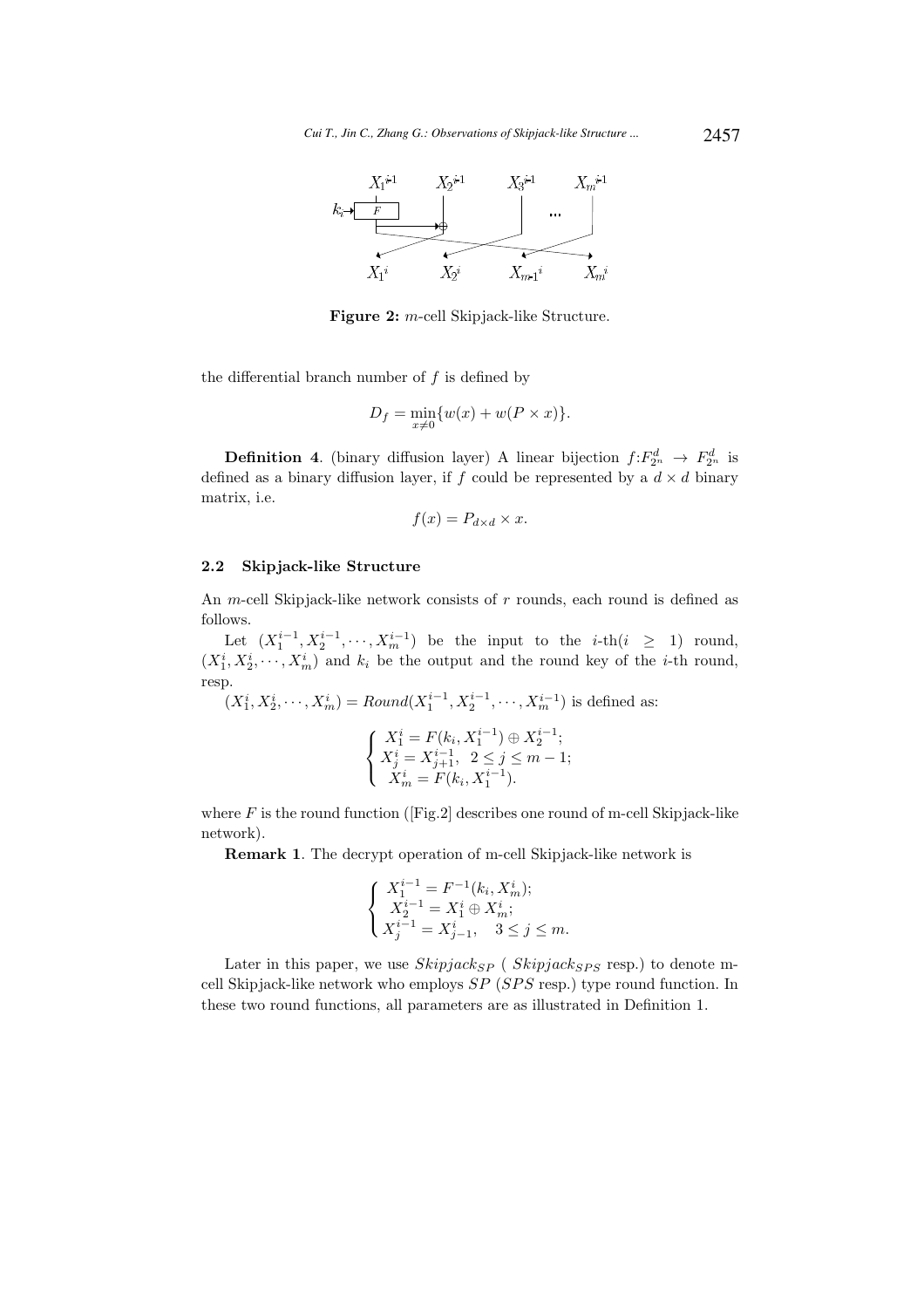## 3 Two Properties of Skipjack-like Structure

In this section, we will study the differential propagation properties of Skipjacklike structure.

Lemma 1. For the m-cell Skipjack-like structure, any non-trivial differential of the round function is with the following form

$$
(\Delta x_1, \cdots, \Delta x_{m-1}, \Delta x_m) \rightarrow (\Delta_F(\Delta x_1) \oplus \Delta x_2, \Delta x_3, \cdots, \Delta x_{m-1}, \Delta_F(\Delta x_1)).
$$

**Lemma 2.** If m-cell Skipjack-like structure satisfies  $(\Delta X_1^0, \dots, \Delta X_m^0)$  $(0, \dots, 0, \Delta x)$ , then we have  $\Delta X_m^m = \Delta_F(\Delta x)$  and  $\Delta X_m^{m+1} = \Delta_{F^2}(\Delta x)$ .

Proof. See [Tab.1].

Table 1:  $2m - 2$  rounds differential trail of m-cell Skipjack-like structure from encryption direction

| $Round/Diff \quad 0$   |                                                 | $\left($   | $\cdots$                                        | $\theta$                 | $\Delta x$                                              |
|------------------------|-------------------------------------------------|------------|-------------------------------------------------|--------------------------|---------------------------------------------------------|
| $1 \quad \blacksquare$ | $\Omega$                                        | $\Omega$   | $\cdots$                                        | $\Delta x$               | $\Omega$                                                |
| $\cdots$               |                                                 |            | $\cdots$                                        | $\Omega$                 | $\Omega$                                                |
| $m-2$                  | $\Omega$                                        | $\Delta x$ | $\cdots$                                        | $\Omega$                 | $\Omega$                                                |
| $m-1$                  | $\Delta x$                                      | $\theta$   | $\cdots$                                        | $\Omega$                 | $\theta$                                                |
| m                      | $\Delta_F(\Delta x)$                            | $\theta$   | $\cdots$                                        | 0                        | $\Delta_F(\Delta x)$                                    |
| $m+1$                  | $\Delta_{F^2}(\Delta x)$                        | $\theta$   | $\cdots$                                        | $\Delta_F(\Delta x)$     | $\Delta_{F^2}(\Delta x)$                                |
| $m+2$                  | $\Delta_{F^3}(\Delta x)$                        | $\theta$   | $\sim$ $\sim$ $\sim$                            | $\Delta_{F^2}(\Delta x)$ | $\Delta_{F^3}(\Delta x)$                                |
| .                      |                                                 |            |                                                 |                          |                                                         |
| $2m-3$                 | $\Delta_{F^{m-2}}(\Delta x)$ 0                  |            | $\cdots$                                        |                          | $\Delta_{F^{m-3}}(\Delta x) \Delta_{F^{m-2}}(\Delta x)$ |
| $2m-2$                 | $\Delta_{F^{m-1}}(\Delta x) \Delta_F(\Delta x)$ |            | $\bullet$ .<br><br><br><br><br><br><br><br><br> |                          | $\Delta_{F^{m-2}}(\Delta x) \Delta_{F^{m-1}}(\Delta x)$ |

**Lemma 3.** Let  $s < m − 2$ , if the output difference of m-1 round m-cell Skipjack-like structure is  $(\Delta X_1^{m-1}, \dots, \Delta X_m^{m-1}) = (0, \dots, 0, \Delta z_1, \dots, \Delta z_s, \Delta y)$ , then we have  $(\Delta X_1^0, \dots, \Delta X_m^0) = (0, \dots, 0, \Delta_1, \dots, \Delta_s, \Delta z_s \oplus \Delta_{F^{-1}}(\Delta y), \Delta y)$ , where  $\Delta_1, \Delta_2, \cdots, \Delta_s$  denotes some uncertain value.

Proof. See [Tab.2].

Lemma 4. Let the output difference of m-cell Skipjack-like structure be

$$
(\Delta X_1^{m(m-1)+1}, \cdots, \Delta X_m^{m(m-1)+1}) = (\Delta y, 0, \cdots, 0),
$$

then we have  $\Delta X_2^{m-1} = \Delta y$  and  $\Delta X_m^0 = \bigoplus_{i=1}^{m-1} \Delta_{F^{-1}}^{(i)}(\Delta y)$ .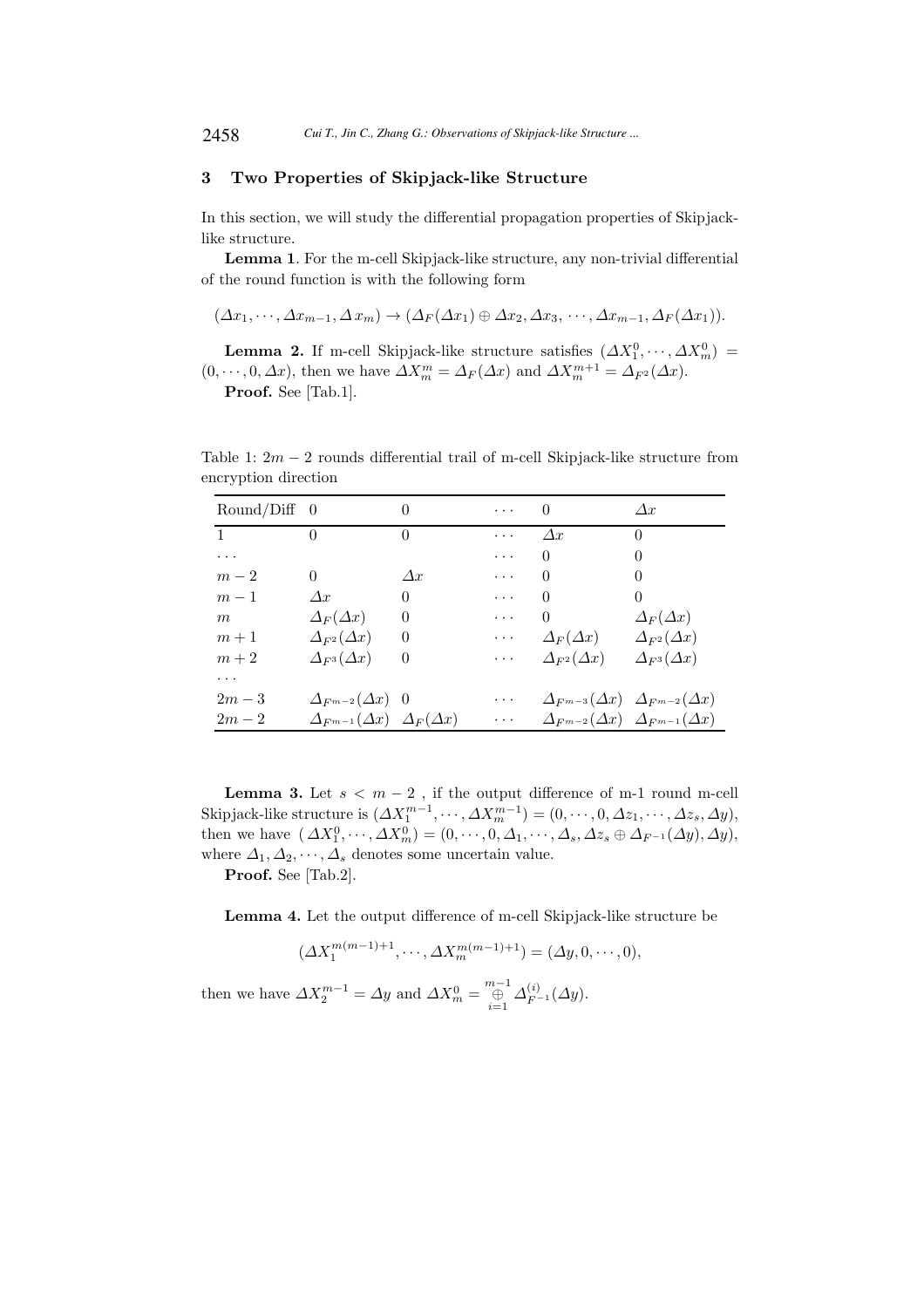| Round    | Differential                                                                                                                       |  |  |
|----------|------------------------------------------------------------------------------------------------------------------------------------|--|--|
| $\Omega$ | $(0,\dots,0,\Delta_1,\dots,\Delta_s,\Delta_{F^{-1}}(\Delta y)\oplus \Delta z_s,\Delta y)$                                          |  |  |
|          |                                                                                                                                    |  |  |
|          |                                                                                                                                    |  |  |
|          |                                                                                                                                    |  |  |
|          | $m-s-3$ $(0, \Delta_1, \Delta_2, \cdots, \Delta_s, \Delta_{F^{-1}}(\Delta y) \oplus \Delta z_s, \Delta y, 0, \cdots, 0)$           |  |  |
|          |                                                                                                                                    |  |  |
| $m-s-2$  | $(\varDelta_1, \varDelta_2, \cdots, \varDelta_s, \varDelta_{F^{-1}}(\varDelta y) \oplus \varDelta z_s, \varDelta y, 0, \cdots, 0)$ |  |  |
|          |                                                                                                                                    |  |  |
|          |                                                                                                                                    |  |  |
|          |                                                                                                                                    |  |  |
|          | $m-3\quad (\Delta'_s, \Delta_{F^{-1}}(\Delta y) \oplus \Delta z_s, \Delta y, 0, \cdots, 0, \Delta z_1, \cdots, \Delta z_{s-1})$    |  |  |
|          |                                                                                                                                    |  |  |
| $m-2$    | $(\Delta_{F^{-1}}(\Delta y), \Delta y, 0, \cdots, 0, \Delta z_1, \Delta z_2, \cdots, \Delta z_s)$                                  |  |  |
|          |                                                                                                                                    |  |  |
| $m-1$    | $(0,\dots,0,\Delta z_1,\Delta z_2,\dots,\Delta z_s,\Delta y)$                                                                      |  |  |

Table 2:  $m - 1$  rounds differential trail of m-cell Skipjack-like structure from decrypt direction

Proof. Firstly, according to Lemma 2,

$$
(\Delta X_1^{(m-1)^2+1}, \cdots, \Delta X_m^{(m-1)^2+1}) = (0, \cdots, 0, \Delta y),
$$

Then by iteratively applying Lemma 3  $(m-2)$  times,

$$
(\Delta X_1^m, \Delta X_2^m, \cdots, \Delta X_m^m) = (0, \Delta_1, \cdots, \Delta_{m-3}, \bigoplus_{i=1}^{m-2} \Delta_{F^{-1}}^{(i)}(\Delta y), \Delta y).
$$

According to Lemma 1, we have

$$
(\Delta X_1^{m-1}, \cdots, \Delta X_m^{m-1}) = (\Delta_{F^{-1}}^{(m-1)}(\Delta y), \Delta y, \Delta_1, \cdots, \Delta_{m-3}, \bigoplus_{i=1}^{m-2} \Delta_{F^{-1}}^{(i)}(\Delta y)),
$$

thus

$$
\Delta X_m^0 = \Delta X_{m-1}^1 = \dots = \Delta X_2^{m-2} = \bigoplus_{i=1}^{m-1} \Delta_{F^{-1}}^{(i)}(\Delta y).
$$

We summarize the main results of this section in [Fig.3]. And in the next section, we will take advantage of them to find impossible differentials.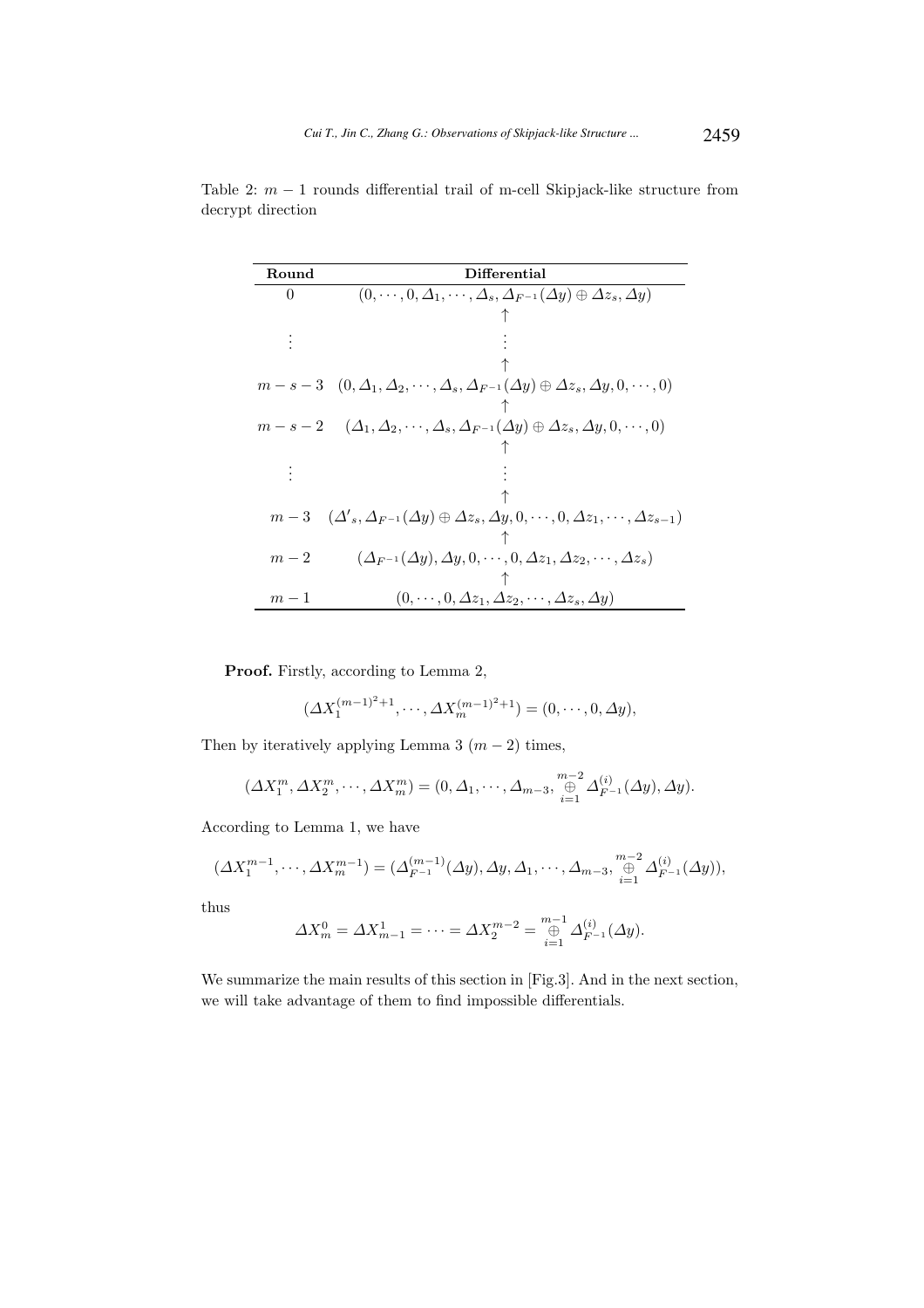$$
\begin{aligned} &(0,\cdots,0,\varDelta x)\\ \downarrow\mathbf{m}-\texttt{round}\\ &\varDelta X^m_m=\varDelta_F(\varDelta x)\\ \downarrow\mathbf{1}-\texttt{round}\\ &\varDelta X^{m+1}_m=\varDelta_{F^2}(\varDelta x)\\ \downarrow(\mathbf{m}-3)-\texttt{round}\\ &\varDelta X^{2m-2}_2=\varDelta_F(\varDelta x)\\ &\varDelta X^0_m=\underset{i=1}{\overset{m-1}{\oplus}}\varDelta^{(i)}_{F^{-1}}(\varDelta y)\\ &\uparrow(\mathbf{m}-1)-\texttt{round}\\ &\varDelta X^{m-1}_2=\varDelta y\\ &\uparrow[(\mathbf{m}-1)^2+1]-\texttt{round}\\ &(\varDelta y,0,\cdots,0)\end{aligned}
$$

Figure 3: Two differential properties of m-cell Skipjack-like structure.

# $4 \frac{m^2}{m^2} + \frac{1}{m^2} + 2$  Rounds Impossible Differential of  $Skipjack_{SP}/Skipjack_{SPS}$

In Asiacrypt00, J. Sung conjectured that for m-cell Skipjack-like structure, there is no impossible differential longer than  $m^2 - 1$  [Sung et al. (2000)], and this conjecture was claimed being proved in the rump of FSE09 [Pudovkina (2009)]. However, in [Kim et al.  $(2010)$ ],  $m<sup>2</sup>$  rounds impossible differential

$$
(0, \alpha, 0, \cdots, 0) \rightarrow (\beta, \beta, 0, \cdots, 0)
$$

was founded, hence the conjecture results mentioned in [Sung et al. (2000)] and [Pudovkina (2009)] was disproved. In this section, more details of the round function are taken into consideration, we can find some new  $m^2/m^2+1/m^2+2$ rounds impossible differentials of  $Skipjack_{SP}$  and  $Skipjack_{SPS}$  structure.

Note: Throughout this paper, we always assume that S layers are consist of bijective S-boxes.

# 4.1  $m^2$  Rounds Impossible Differential of  $Skipjack_{S} P/Skipjack_{SPS}$

**Theorem 1**( $m^2$  rounds impossible differential of  $Skipjack_{SP}$  / $Skipjack_{SPS}$ ). Let P be the diffusion layer of an m-cell  $skipjack_{S}\times p/Skipjack_{SPS}$ , if the branch number of P is  $D_P$ , then for any  $\alpha, \beta \in F_{2^n}^d \setminus \{0\}$  satisfying  $w(\alpha) + w(\beta) < D_P$ ,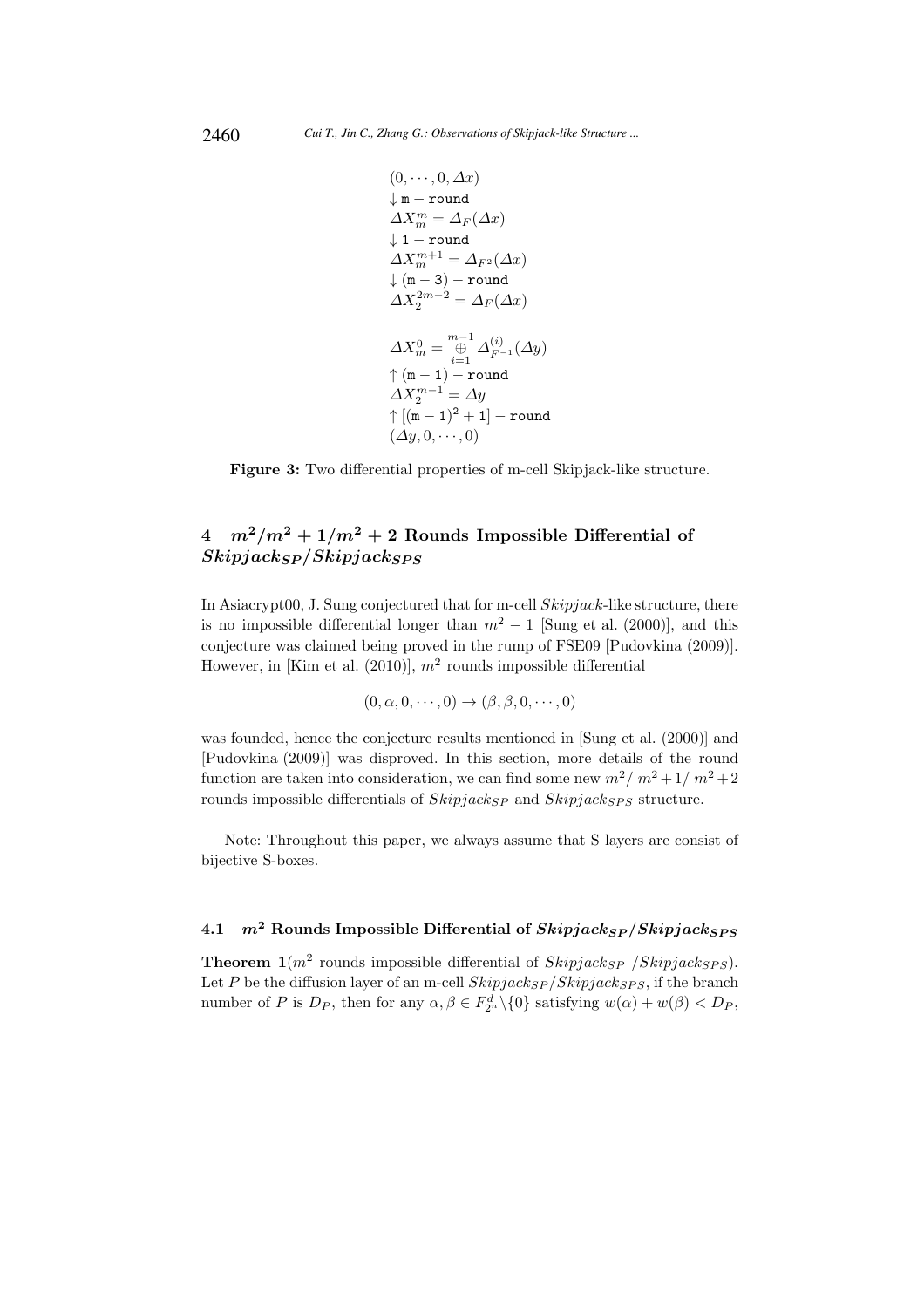$(0, \dots, 0, \alpha) \rightarrow (\beta, 0, \dots, 0)$  is an  $m^2$  rounds impossible differential of m-cell  $Skipjack_{S}P / Skipjack_{SPS}$ .

**Proof.** Let the  $m^2$  rounds differential of  $Skipjack_{SP}$  ( $Skipjack_{SPS}$ , resp.) be  $(0, \dots, 0, \alpha) \rightarrow (\beta, 0, \dots, 0)$ , we have these two relations from encrypt and decrypt directions:

$$
\Delta X_2^{2m-2} = \Delta_F(\alpha) = \Delta_{PoS}(\alpha)
$$

$$
(\Delta X_2^{2m-2} = \Delta_F(\alpha) = \Delta_{SoPoS}(\alpha), resp.)
$$

and

$$
\Delta X_2^{2m-2} = \beta.
$$

Assume  $(0, \dots, 0, \alpha) \to (\beta, 0, \dots, 0)$  is an  $m^2$  rounds possible differential, then

$$
\beta = \Delta_{PoS}(\alpha) = P \times \Delta_S(\alpha).
$$
  

$$
(\Delta_{S^{-1}}(\beta) = \Delta_{PoS}(\alpha) = P \times \Delta_S(\alpha), resp.)
$$

According to Definition 3, we have

$$
w(P \times \Delta_S(\alpha)) + w(\Delta_S(\alpha)) = w(\beta) + w(\alpha) \ge D_P,
$$

 $(w(P \times \Delta_S(\alpha)) + w(\Delta_S(\alpha)) = w(\Delta_{S^{-1}}(\beta)) + w(\alpha) = w(\beta) + w(\alpha) \ge D_P$ , resp.)

which leads to a contradiction. Thus  $(0, \dots, 0, \alpha) \nrightarrow (\beta, 0, \dots, 0)$  is an  $m^2$  rounds impossible differential of  $Skipjack_{SP}(Skipjack_{SPS},$  resp.).

It is easily to see from Theorem 1 that for an m-cell  $skipjack_{S}$  /Skipjack $_{SPS}$ structure, we can always find  $m^2$  rounds impossible differential. Actually, the impossible differential showed in Theorem 1 is based on the inconsistence of the  $P$  layer: branch number bounds the minimum weight of  $P$  layers differential(i.e. the number of nonzero n-bit words in a differential), when the weight of a differential is less than the lower bound, this differential is impossible. Furthermore, this kind of inconsistence could be extended as below.

**Theorem 2**( $m^2$  rounds impossible differential of  $Skipjack_{SP}$  / $Skipjack_{SPS}$ ). Let P be the diffusion layer of an m-cell  $\mathit{Skipjack}_{SP}$  / $\mathit{Skipjack}_{SPS}$ , if  $P_{(i_1)}, \dots, P_{(i_s)}, E_{(j_1)}, \dots, E_{(j_t)}$  are linearly independent, then

$$
(0, \cdots, 0, e_{\{i_1, \cdots, i_s\}}) \rightarrow (e_{\{j_1, \cdots, j_t\}}, 0, \cdots, 0)
$$

is an  $m^2$  rounds impossible differential of m-cell  $Skipjack_{SP}$  /  $Skipjack_{SPS}$ .

**Proof.** According to Theorem 1, we only need to prove  $e_{\{j_1,\dots,j_t\}} = P \times$  $\Delta_S(e_{\{i_1,\dots,i_s\}})$   $(\Delta_{S^{-1}}(e_{\{j_1,\dots,j_t\}}) = P \times \Delta_S(e_{\{i_1,\dots,i_s\}})$ .resp.) is impossible.

$$
e_{\{j_1,\dots,j_t\}} = P \times \Delta_S(e_{\{i_1,\dots,i_s\}}) \Leftrightarrow (P|E) \times \begin{pmatrix} \Delta_S(e_{\{i_1,\dots,i_s\}}) \\ e_{\{j_1,\dots,j_t\}} \end{pmatrix} = 0,
$$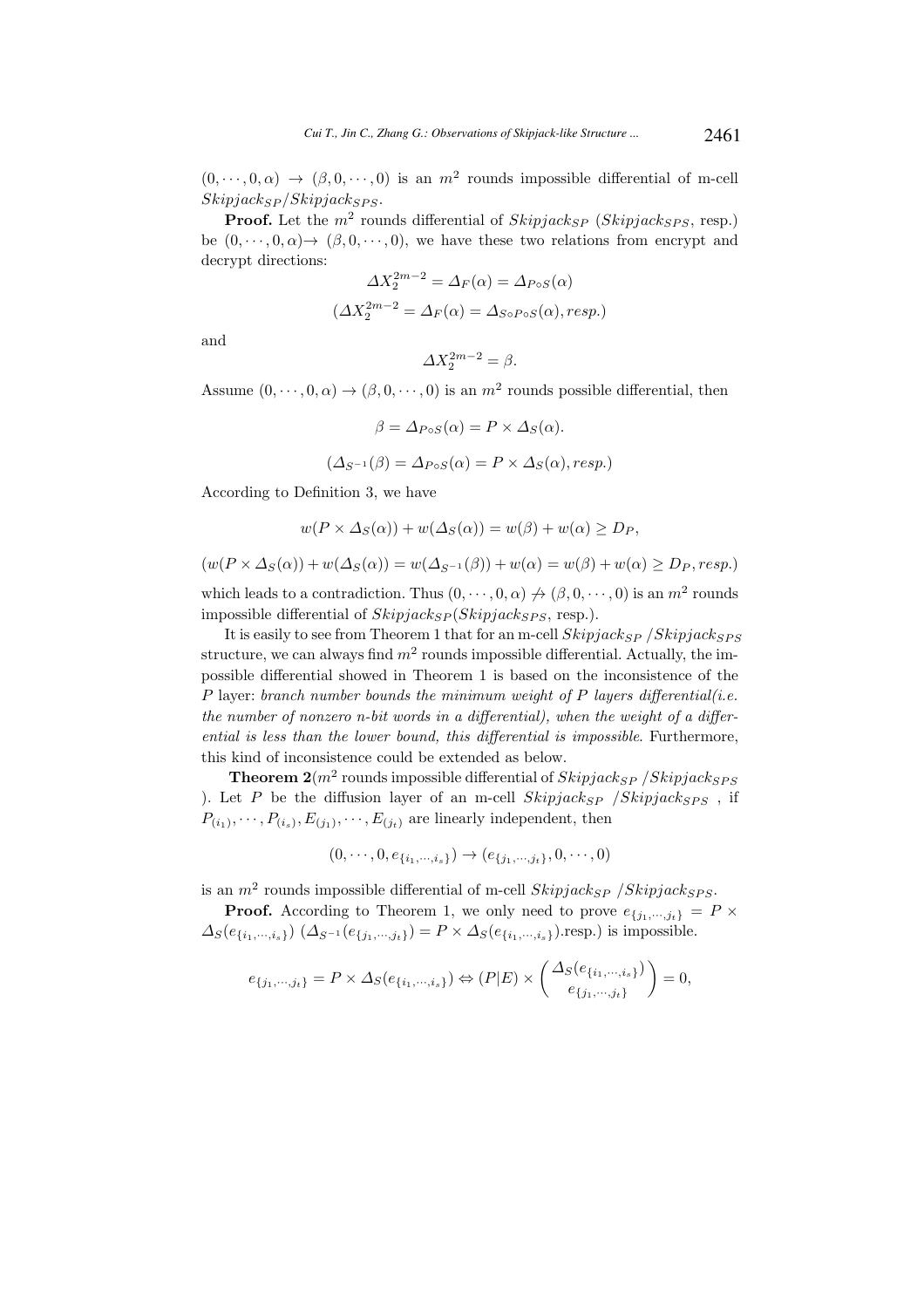$$
(\Delta_{S^{-1}}(e_{\{j_1,\dots,j_t\}}) = P \times \Delta_S(e_{\{i_1,\dots,i_s\}}) \Leftrightarrow (P|E) \times \left(\frac{\Delta_S(e_{\{i_1,\dots,i_s\}})}{\Delta_{S^{-1}}(e_{\{j_1,\dots,j_t\}})}\right) = 0 \cdot resp.)
$$

which could be rewritten as

$$
\begin{pmatrix}\n\stackrel{s}{\oplus} \Delta_S(e_{i_k}) \times P_{(i_k)}\n\end{pmatrix}\n\oplus\n\begin{pmatrix}\n\stackrel{t}{\oplus} e_{j_r} \times E_{(j_r)}\n\end{pmatrix} = 0.
$$
\n
$$
\begin{pmatrix}\n\stackrel{s}{\oplus} \Delta_S(e_{i_k}) \times P_{(i_k)}\n\end{pmatrix}\n\oplus\n\begin{pmatrix}\n\stackrel{t}{\oplus} \Delta_{S^{-1}}(e_{j_r}) \times E_{(j_r)}\n\end{pmatrix} = 0, resp.)
$$

Since  $P_{(i_1)}, \dots, P_{(i_s)}, E_{(j_1)}, \dots, E_{(j_t)}$  are linearly independent and  $e_{i_1,\dots,i_s}$ ,  $e_{j_1,\dots,j_t}$  are nonzero, this equation is impossible. Thus we obtain this theorem.

In the next, we will concentrate in the P layers which are binary matrices, the reason we study {0,1}-matrices is because they are faster to compute than MDS transforms, another reason is that in hardware implementation, they will take up less space and thus allow for more compact implementation. Also, they have been employed by many famous ciphers, including Camellia [Aoki et al. (2001)], E2 [Kanda et al. (1998)] and so on. When the P layer is chosen as a binary matrix, Theorem 2 shows a simpler form as below.

**Corollary 1.** If diffusion layer  $P_{d \times d}$  is a nonsingular matrix over a finite field F, then there always exists  $1 \leq i, j \leq d$  such that

$$
(0, \cdots, 0, e_{\{i\}}) \rightarrow (e_{\{j\}}, 0, \cdots, 0)
$$

is an  $m^2$  rounds impossible differential of  $Skipjack_{SP}/Skipjack_{SPS}$ .

**Proof.** By Theorem 2, we only need to give the existence of  $i, j$  such that  $P_{(i)}$  and  $E_{(i)}$  are linearly independent, we launch a contradiction method here. If  $P_{(i)}$  and  $E_{(j)}$  are linearly dependent for any  $1 \leq i \leq d$ , then for any  $i' \neq i$ ,  $P_{(i')}$  and  $E_{(j)}$  are linearly independent (otherwise  $P_{d \times d}$  is singular).

Existing results show that  $m^2$  rounds impossible differential  $(0, \alpha, 0, \dots, 0) \rightarrow$  $(\beta, \beta, 0, \dots, 0)$  is the longest impossible differential [Kim et al. (2010)]. Analysis above indicates that we may obtain some new impossible differentials of Skipjack<sub>SP</sub> /Skipjack<sub>SPS</sub> by checking the linearly independent vectors in  $(P|E)$ .

# 4.2  $m^2 + 1$  Rounds Impossible Differential of  $Skipjack_{SP}/Skipjack_{SPS}$

In this section, we will focus on retrieving longer impossible differentials for  $Skipjack_{SP}$  and  $Skipjack_{SPS}$  whose diffusion layer P are defined by binary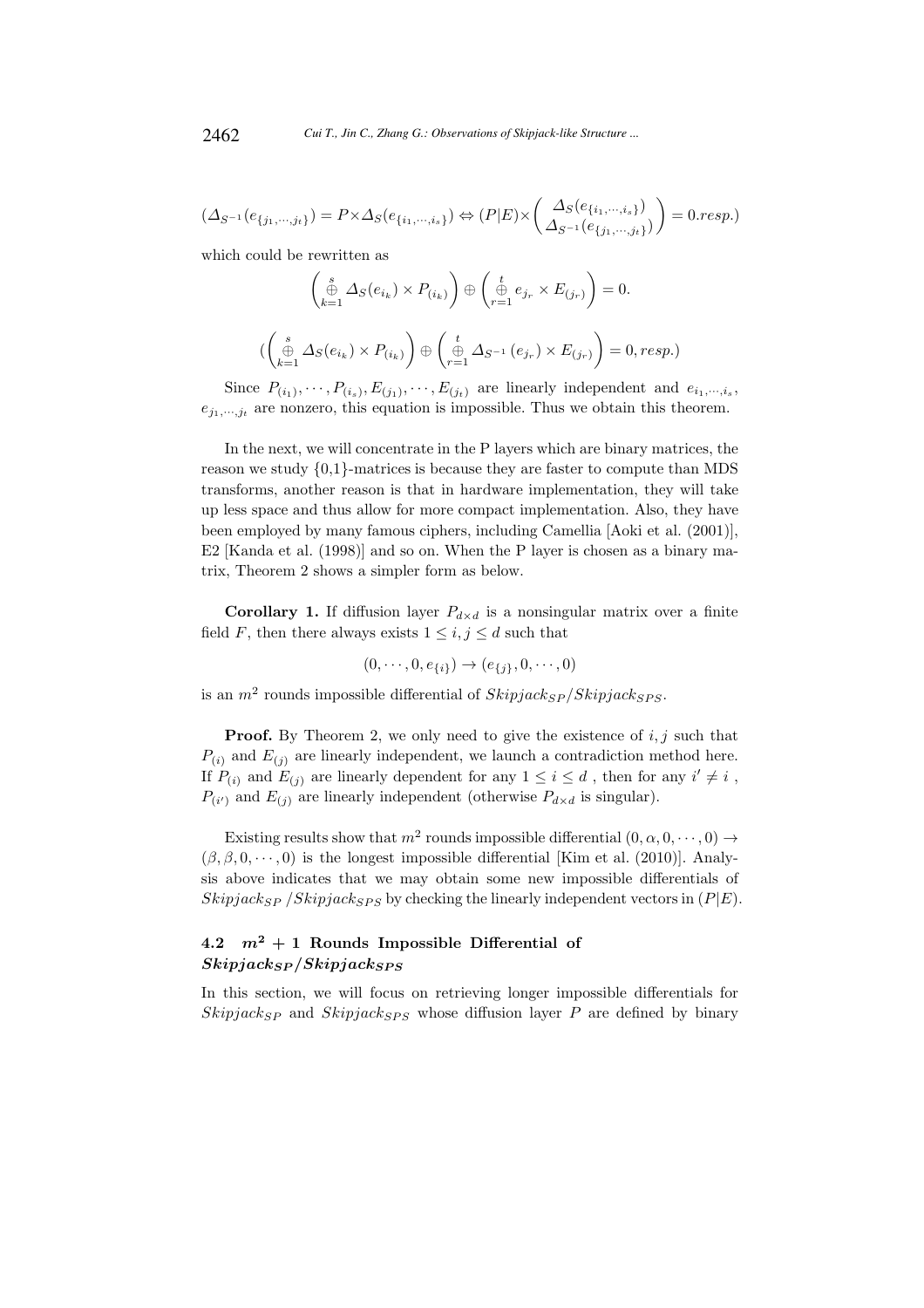matrices.

**Theorem 3** ( $m^2 + 1$  rounds impossible differential of  $Skipjack_{SP}$  $/Skipjack_{SPS}$ ). Let P be a diffusion layer of an m-cell  $Skipjack_{SP} /Skipjack_{SPS}$ . If there exist  $\{i_1, i_2, \dots, i_s\}$ ,  $\{j_1, j_2, \dots, j_t\} \subseteq \{1, 2, \dots, d\}$  and  $1 \leq p \leq d$  such that  $\sum_{r=1}^{s} w(P_{p,i_r}) = 1$  and  $\sum_{r=1}^{t} w(P_{p,j_r}^{-1}) = 0$ , then  $(0, \dots, 0, e_{\{i_1, \dots, i_s\}}) \rightarrow (e_{\{i_1, \dots, i_t\}}, 0, \dots, 0)$ 

is an  $m^2 + 1$  rounds impossible differential of m-cell  $Skipjack_{SP}$  /Skipjack<sub>SPS</sub>.

**Proof.** Let  $m^2 + 1$  rounds differential of  $Skipjack_{SP}$  /Skipjack<sub>SPS</sub> be

$$
(0, \cdots, 0, e_{\{i_1, \cdots, i_s\}}) \rightarrow (e_{\{j_1, \cdots, j_t\}}, 0, \cdots, 0)
$$

From the encryption direction, we have

$$
\Delta X_m^m = \Delta_{Pos}(e_{\{i_1,\dots,i_s\}}) = P \times \Delta_S(e_{\{i_1,\dots,i_s\}}) = \bigoplus_{k=1}^s (\Delta_S(e_{i_k}) \times P_{(i_k)})
$$

$$
(\Delta X_m^m = \Delta_{SoPos}(e_{\{i_1,\dots,i_s\}}) = \Delta_S [P \times \Delta_S(e_{\{i_1,\dots,i_s\}})]
$$

$$
= \Delta_S \left[ \bigoplus_{k=1}^s (\Delta_S(e_{i_k}) \times P_{(i_k)}) \right], resp.)
$$

Hence

$$
\chi_p(\Delta X_m^m) = \chi_p \left[ \stackrel{s}{\underset{r=1}{\oplus}} \left( \Delta_S(e_{i_r}) \times P_{(i_r)} \right) \right] = \theta \left[ \stackrel{s}{\underset{r=1}{\oplus}} \left( \Delta_S(e_{i_r}) \times P_{p,i_r} \right) \right]
$$

$$
\left( \chi_p(\Delta X_m^m) = \chi_p \left[ \Delta_S \left( \stackrel{s}{\underset{k=1}{\oplus}} \left( \Delta_S(e_{i_k}) \times P_{(i_k)} \right) \right) \right]
$$

$$
= \theta \left[ \stackrel{s}{\underset{r=1}{\oplus}} \left( \Delta_S(e_{i_r}) \times P_{p,i_r} \right) \right], resp.)
$$

Notice  $\sum_{r=1}^s w(P_{p,i_r}) = 1$ , and for any  $1 \le r \le s$ , there holds  $\Delta_S(e_{i_r}) \neq 0$ , then  $\chi_p(\Delta X_m^m) = 1$ 

From the decrypt direction,

$$
\Delta X_m^m = \bigoplus_{l=1}^{m-1} \Delta_{(P \circ S)^{-1}}^{(l)}(e_{\{j_1, \dots, j_t\}}) = \bigoplus_{l=1}^{m-1} \Delta_{S^{-1}}^{(l)} [P^{-1} \times (e_{\{j_1, \dots, j_t\}})]
$$

$$
= \bigoplus_{l=1}^{m-1} \Delta_{S^{-1}}^{(l)} \left[ \bigoplus_{k=1}^t \left( e_{j_k} \times P_{(j_k)}^{-1} \right) \right]
$$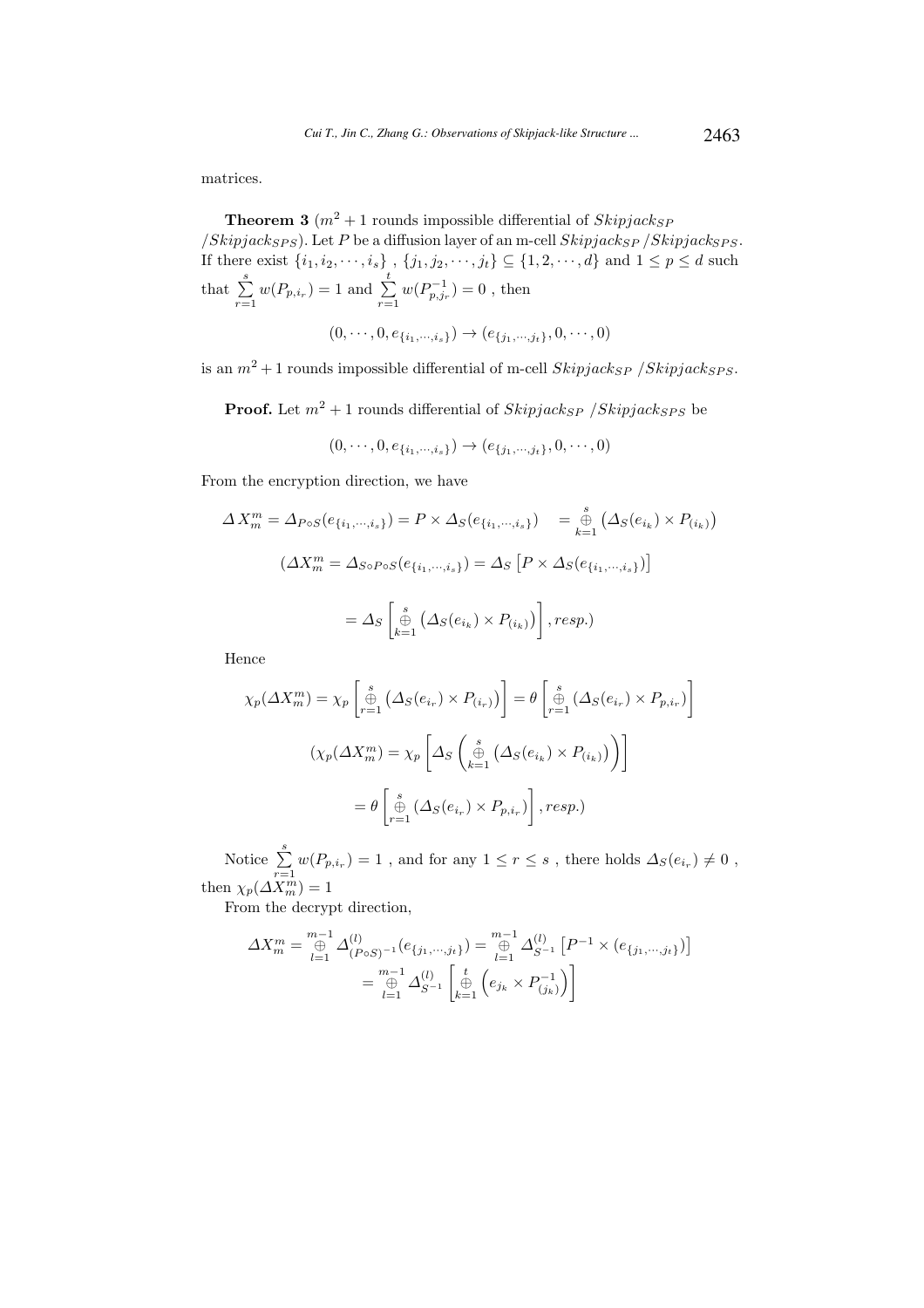$$
\left(\Delta X_m^m = \bigoplus_{l=1}^{m-1} \Delta_{(S \circ P \circ S)^{-1}}^{(l)}(e_{\{j_1, \dots, j_t\}}) = \bigoplus_{l=1}^{m-1} \Delta_{S^{-1}}^{(l)}(P^{-1} \times \Delta_{S^{-1}}(e_{\{j_1, \dots, j_t\}}))\right)
$$
  
\n
$$
= \bigoplus_{l=1}^{m-1} \Delta_{S^{-1}}^{(l)}\left(\bigoplus_{k=1}^t \Delta_{S^{-1}}(e_{j_k}) \times P_{(j_k)}^{-1}\right), resp.)
$$
 Hence  
\n
$$
\chi_p(\Delta X_m^m) = \chi_p\left[\bigoplus_{l=1}^{m-1} \Delta_{S^{-1}}^{(l)}\left(\bigoplus_{k=1}^t e_{j_k} \times P_{(j_k)}^{-1}\right)\right] = \theta\left(\bigoplus_{l=1}^{m-1} \Delta_{S^{-1}}^{(l)}\left[\bigoplus_{k=1}^t (e_{j_k} P_{p,j_k}^{-1})\right]\right).
$$
  
\n
$$
\left(\chi_p(\Delta X_m^m) = \chi_p\left[\bigoplus_{l=1}^{m-1} \Delta_{S^{-1}}^{(l)}\left(\bigoplus_{k=1}^t \Delta_{S^{-1}}^{(l)}(e_{j_k}) \times P_{(j_k)}^{-1}\right)\right]
$$
  
\n
$$
= \theta\left[\bigoplus_{l=1}^{m-1} \Delta_{S^{-1}}^{(l)}\left(\bigoplus_{k=1}^t \Delta_{S^{-1}}^{(l)}(e_{j_k}) P_{p,j_k}^{-1}\right)\right], resp.)
$$
  
\nAnd for  $\sum_{l=1}^t w(P_{p,j_l}^{-1}) = 0$ , we have

 $r=1$  $p, j$ 

 $\chi_p(\Delta X_m^m)=0$ 

which leads a contradiction. Thus  $(0, \dots, 0, e_{\{i_1, \dots, i_s\}}) \rightarrow (e_{\{j_1, \dots, j_t\}}, 0, \dots, 0)$  is an  $m^2 + 1$  rounds impossible differential.

It is worthwhile for declare that when the P layer employs a binary matrix, the condition of Theorem 3 is satisfiable, which means we can always find  $m^2 + 1$ rounds impossible differentials. And we will illustrate it in Corollary 2.

Corollary 2. Given an m-cell  $skipjack_{SP}$  /Skipjack<sub>SPS</sub> with diffusion layer  $P_{d\times d}$ , if P is a binary matrix, then we can always find  $m^2+1$  rounds impossible differential.

**Proof.** By Cramer's rule,  $P^{-1}$  is also a binary matrix. Then by Theorem 3, we only need to prove that there always exist  $1 \leq i, j, p \leq d$ , such that  $P_{p,i} = 1$ and  $P_{p,j}^{-1} = 0$ .

Let  $1 \leq p_1 < p_2 \leq d$ , then there exist  $1 \leq i_1, i_2 \leq d$  such that  $P_{p_1,i_1} = 1$  and  $P_{p_2,i_2} = 1$  (otherwise P will be singular).

If  $P^{-1}_{p_1,j}=0$  for some  $1\leq j\leq d$  , then we have  $P_{p_1,i_1}=1$  and  $P^{-1}_{p_1,j}=0$  ;

If  $P_{p_1,j}^{-1} = 1$  for any  $1 \le j \le d$ , then there exists some  $j_0$ , such that  $P_{p_2,j_0}^{-1} = 0$ (otherwise the  $p_1$ -th and  $p_2$ -th rows of  $P^{-1}$  are both  $(1, 1, \dots 1)$ , which indicates *P* is singular). Thus we have  $P_{p_2,i_2} = 1$  and  $P_{p_2,j_0}^{-1} = 0$ .

# 4.3  $m^2 + 2$  Rounds Impossible Differential of  $Skipjack_{SP}/Skipjack_{SPS}$

**Theorem 4**  $(m^2 + 2$  rounds impossible differential of  $Skipjack_{SP}$  ). Let binary matrix  $P_{d\times d}$  be the diffusion layer of m-cell  $Skipjack_{SP}$ . For some  $1 \leq j_1, j_2 \leq d$ , if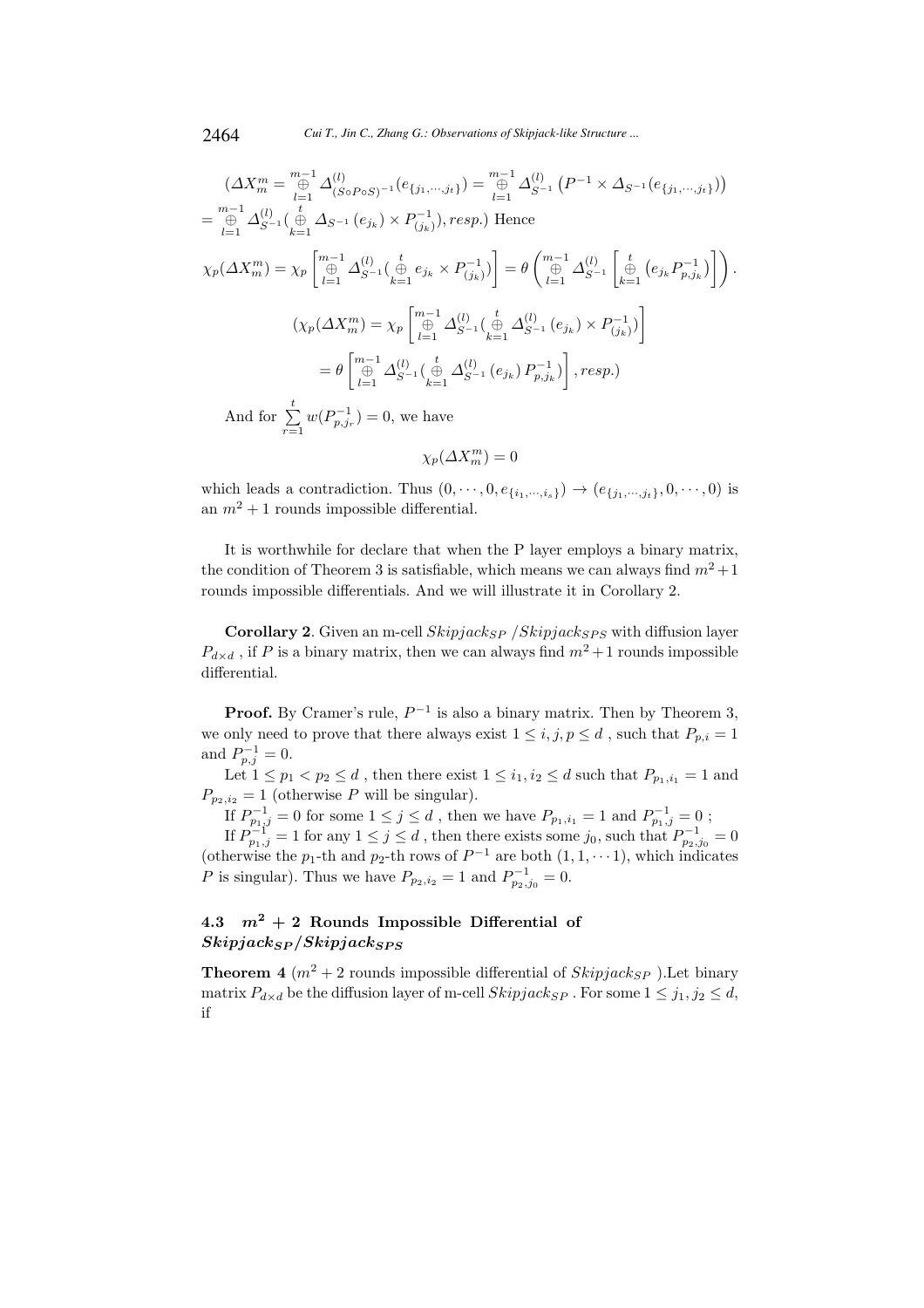- (1)  $P_{v_1,j_1}, P_{v_2,j_1}, \cdots, P_{v_p,j_1}$  are all the nonzero entries of  $P_{(i)}$ ;
- (2)  $P_{u_1, j_2}, P_{u_2, j_2}, \cdots, P_{u_q, j_2}$  are all the nonzero entries of  $P_{(j_2)}$ ;
- (3)  $P_{(v_1)}, P_{(v_2)}, \cdots, P_{(v_p)}, E_{(j_2)}$  are linearly independent.

then  $(0, \dots, 0, e_{\{j_1\}}) \rightarrow (\varepsilon_{\{u_1, \dots, u_q\}}, 0, \dots, 0)$  is an  $m^2 + 2$  rounds impossible differential of  $Skipjack_{SP}$ . Moreover, we can always find such  $j_1$  and  $j_2$ .

Proof. We will prove the first result by finding contradiction. Since from the encryption direction,

$$
\Delta X_m^{m+1} = \Delta_{PoSoPoS}(e_{\{j_1\}}) = P \times \Delta_S(P_{(j_1)} \times \Delta_S(e_{j_1}))
$$

let  $\Delta_S(P_{(j_1)} \times \Delta_S(e_{j_1})) = \alpha$ , then by (1), the nonzero values of  $\alpha$  are only occur in the  $v_1, v_2, \dots, v_p$  -th components.

By  $(2)$ , we have

$$
P \times e_{\{j_2\}} = e_{j_2} \cdot P_{(j_2)}
$$

Since P is a binary matrix, then all the nonzero components in  $e_{j_2} \cdot P_{(j_2)}$  are of the same value, which indicates  $e_j \cdot P_{(j)}$  could be represented by  $\varepsilon_{\{u_1,\dots,u_q\}}$ . We denote the nonzero value of  $\varepsilon_{\{u_1,\cdots,u_q\}}$  by const', then

$$
P^{-1} \times \varepsilon_{\{u_1, \cdots, u_q\}} = const' \times E_{(j_2)}
$$

Hence from the decrypt direction,

$$
\Delta X_m^{m+1} = \bigoplus_{l=1}^{m-1} \Delta_{S^{-1} \circ P^{-1}}^{(l)}(\varepsilon_{\{u_1, \cdots, u_q\}}) = \bigoplus_{l=1}^{m-1} \Delta_{S^{-1}}^{(l)}(P^{-1} \times \varepsilon_{\{u_1, \cdots, u_q\}})
$$

$$
= \bigoplus_{l=1}^{m-1} \Delta_{S^{-1}}^{(l)}(const' \times E_{(j_2)}) \stackrel{\Delta}{=} const \times E_{(j_2)}
$$

Assume  $(0, \dots, 0, e_{\{j_1\}}) \rightarrow (\varepsilon_{\{u_1, \dots, u_q\}}, 0, \dots, 0)$  is possible, then  $P \times \alpha =$  $const \times E_{(j_2)}$ , which could be represented as  $\bigoplus_{k=1}^p \alpha_{v_k} \times P_{(v_k)} \oplus const \times E_{(j_2)} = 0.$ However, by (3),  $P_{(v_1)}, P_{(v_2)}, \cdots, P_{(v_p)}, E_{(j_2)}$  are linearly independent, Thus we get the contradiction and end the first proof.

Next, we will show how to find such  $j_1$  and  $j_2$ .

Since binary matrix P is invertible, then there exists some  $1 \leq j_1 \leq d$ , such that we can find entry 0 in  $P_{(j_1)}$ , let

$$
\{v_1, v_2, \cdots, v_p\} = \{t : P_{t,j_1} \neq 0, 1 \le t \le d\},\
$$

Accordingly,

$$
rank(P_{(v_1)}, P_{(v_2)}, \cdots, P_{(v_p)}) = p < d.
$$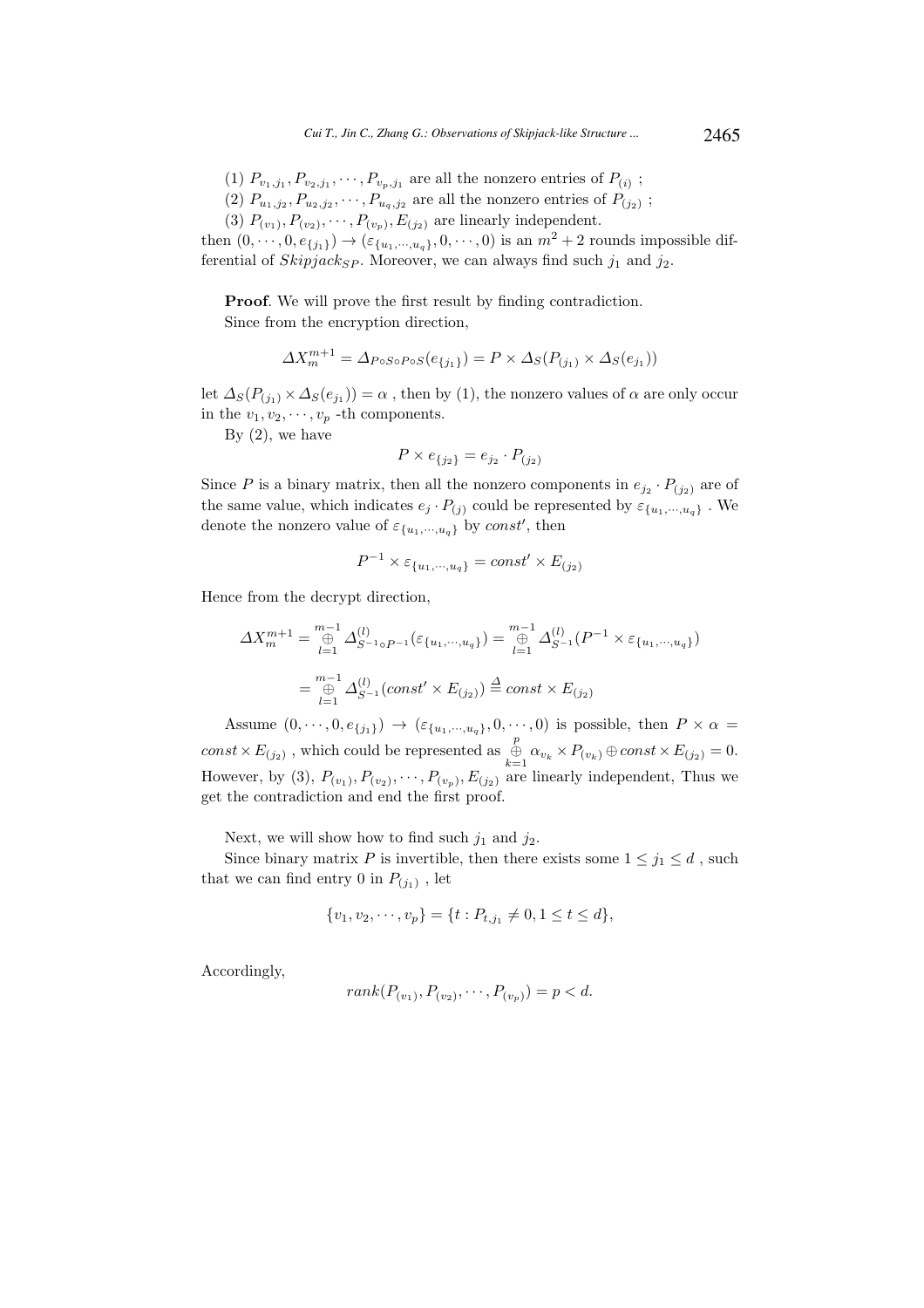If for any  $1 \leq k \leq d$ ,  $P_{(v_1)}, P_{(v_2)}, \cdots, P_{(v_p)}, E_{(k)}$  are linearly dependent, since  $P_{(v_1)}, P_{(v_2)}, \cdots, P_{(v_p)}$  are linearly independent, then we can assume

$$
E_{(k)} = \mathop{\oplus}\limits_{l=1}^p x_{k,l} \times P_{(v_l)},
$$

which implies

$$
E = (E_{(1)}, E_{(2)}, \cdots, E_{(d)}) = (P_{(v_1)}, P_{(v_2)}, \cdots, P_{(v_p)}) \times \begin{pmatrix} x_{1,1} & x_{2,1} & \cdots & x_{d,1} \\ x_{1,2} & x_{2,2} & \cdots & x_{d,2} \\ \vdots & \vdots & \ddots & \vdots \\ x_{1,p} & x_{2,p} & \cdots & x_{d,p} \end{pmatrix},
$$

thus

$$
d = rank(E) = rank(\left(P_{(v_1)}, P_{(v_2)}, \cdots, P_{(v_p)}\right) \times \begin{pmatrix} x_{1,1} & x_{2,1} & x_{d,1} \\ x_{1,2} & x_{2,2} & x_{d,2} \\ \vdots & \vdots & \ddots \\ x_{1,p} & x_{2,p} & x_{d,p} \end{pmatrix}) \le p.
$$

This leads a contradiction, hence we can find some  $1 \leq j_2 \leq d$ , such that  $P_{(v_1)}, P_{(v_2)}, \dots, P_{(v_p)}, E_{(j_2)}$  are linearly independent. Thus we constructed such  $j_1$  and  $j_2$ .

**Example 1.** Given  $d = 8, n = 8, m = 4$ , we employ the diffusion layer of Camellia [Aoki et al.  $(2001)$ ] as the P layer(see Appendix 1.), we choose  $i = 5$  and  $j = 1$ ,  $v_1 = 2, v_2 = 3, v_3 = 4, v_4 = 6, v_5 = 7, v_6 = 8$ , and we notice that  $P_{(2)}, P_{(3)}, P_{(4)}, P_{(6)}, P_{(7)}, P_{(8)}, E_{(1)}$  are linearly independent, hence  $(0, \dots, 0, e_{\{5\}}) \rightarrow (\varepsilon_{\{1,2,3,5,8\}}, 0, \dots, 0)$  is an 18 rounds impossible differential of  $Skipjack_{SP}$  /Skipjack<sub>SPS</sub>.

**Theorem 5** $(m^2 + 2$  rounds impossible differential of  $Skipjack_{SP/SPS}$ ). Let matrix  $P_{d\times d}$  be the diffusion layer of m-cell  $Skipjack_{SP/SPS}$ .  $\{u_1, \dots, u_p\}$ ,  $\{v_1, \dots, v_q\}, \{i_1, \dots, i_s\}, \{j_1, \dots, j_t\}$  are subsets of  $\{1, \dots, d\}$ , and

$$
k \notin \{u_1, \cdots, u_p\} \cup \{v_1, \cdots, v_q\}.
$$

If:

(1)  $P_{(u_1)}, P_{(u_2)}, \cdots, P_{(u_p)}, E_{(v_1)}, E_{(v_2)}, \cdots, E_{(v_q)}$  are linearly independent; (2)  $P_{k,i_1} = P_{k,i_2} = \cdots = P_{k,i_s} = 0;$ (3)  $P_{k,j_1}^{-1} = P_{k,j_2}^{-1} = \cdots = P_{k,j_t}^{-1} = 0$ .

then

$$
(0,\cdots,0,e_{\{i_1,\cdots,i_s\}}) \to (e_{\{j_1,\cdots,j_t\}},0,\cdots,0)
$$

is an  $m^2 + 2$  rounds impossible differential of m-cell  $Skipjack_{SP}$ .

Proof. From the encryption direction, we have

$$
\Delta X_m^{m+1} = \Delta_{Pos \circ Pos}(e_{\{i_1, \cdots, i_s\}}) = P \times \Delta_S \left[ \underset{r=1}{\overset{s}{\oplus}} (\Delta_S(e_{i_r}) \times P_{(i_r)}) \right]
$$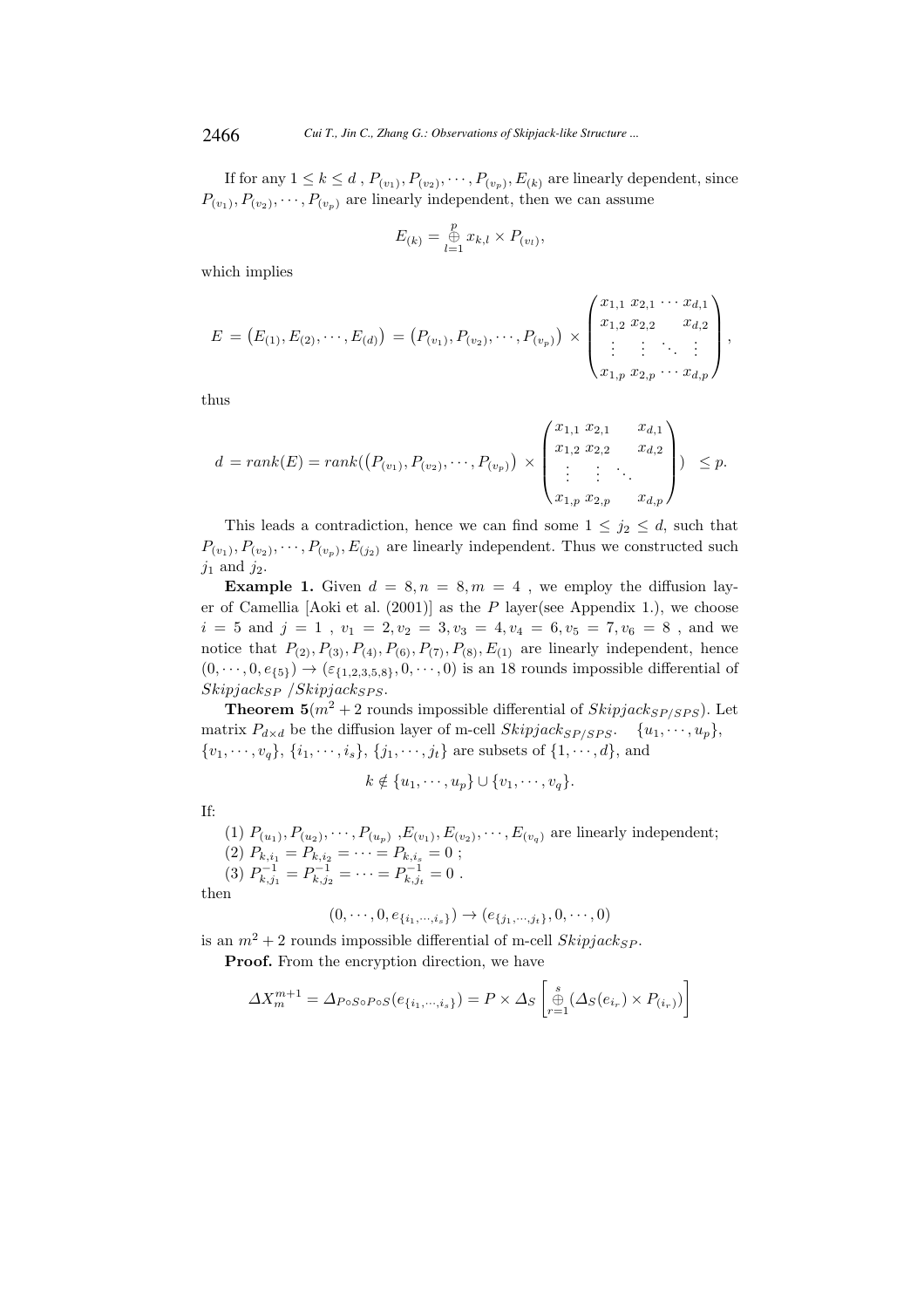$$
(\Delta X_m^{m+1} = \Delta_{(S \circ P \circ S) \circ (S \circ P \circ S)}(e_{\{i_1, \dots, i_s\}})
$$
  
=  $\Delta_S \left( P \times \Delta_{S \circ S} \left[ \bigoplus_{r=1}^s (\Delta_S(e_{i_r}) \times P_{(i_r)}) \right] \right)$ , resp.).

Let

$$
\Delta_S \left[ \bigoplus_{r=1}^s (\Delta_S(e_{i_r}) \times P_{(i_r)}) \right] = \alpha
$$
  

$$
(\Delta_{S \circ S} \left[ \bigoplus_{r=1}^s (\Delta_S(e_{i_r}) \times P_{(i_r)}) \right] = \alpha, resp.),
$$

then

$$
\chi(\alpha) = \chi \left[ \underset{r=1}{\overset{s}{\oplus}} \left( P_{(i_r)} \times \Delta_S(e_{i_r}) \right) \right]
$$

By (2),  $\chi_k(\alpha) = \theta \left[ \bigoplus_{r=1}^s (\Delta_s(e_{i_r}) \times P_{k,i_r}) \right] = 0.$ From the decryption direction, we have

$$
\Delta X_m^{m+1} = \beta = \bigoplus_{l=1}^{m-1} \Delta_{S^{-1}\circ P^{-1}}^{(l)}(e_{\{j_1,\dots,j_t\}}) = \bigoplus_{l=1}^{m-1} \Delta_{S^{-1}}^{(l)}\left[\bigoplus_{r=1}^t (e_{j_r} \times P_{(j_r)}^{-1})\right],
$$
  

$$
(\Delta X_m^{m+1} = \beta = \bigoplus_{l=1}^{m-1} \Delta_{S^{-1}\circ P^{-1}\circ S^{-1}}^{(l)}(e_{\{j_1,\dots,j_t\}})
$$

$$
= \bigoplus_{l=1}^{m-1} \Delta_{S^{-1}}^{(l)}\left[\bigoplus_{r=1}^t \left(\Delta_{S^{-1}}^{(l)}(e_{j_r}) \times P_{(j_r)}^{-1}\right)\right], resp.),
$$

Let

$$
\gamma = \bigoplus_{r=1}^{t} \left( e_{j_r} \times P_{(j_r)}^{-1} \right),
$$
  

$$
(\gamma = \bigoplus_{r=1}^{t} \left( \Delta_{S^{-1}}^{(l)} (e_{j_r}) \times P_{(j_r)}^{-1} \right), resp.),
$$

hence

$$
\chi_{k}(\gamma) = \theta \left[ \bigoplus_{r=1}^{t} \left( e_{j_{r}} \times P_{k,j_{r}}^{-1} \right) \right]
$$

$$
(\chi_{k}(\gamma) = \theta \left[ \bigoplus_{r=1}^{t} \left( \Delta_{S^{-1}}^{(l)} \left( e_{j_{r}} \right) \times P_{k,j_{r}}^{-1} \right) \right], resp.).
$$

Then by (3), we have  $\chi_k(\beta) = \chi_k \begin{bmatrix} m-1 \\ \bigoplus_{l=1}^{m-1} \Delta_{S^{-1}}(\gamma) \end{bmatrix} = 0.$ 

If  $(0, \dots, 0, e_{\{i_1,\dots, i_s\}}) \rightarrow (e_{\{j_1,\dots, j_t\}}, 0, \dots, 0)$  is possible, then there exists nonzero  $\alpha, \beta$  satisfying

$$
(P|E)\binom{\alpha}{\beta} = 0,
$$

$$
((P|E)\binom{\alpha}{\Delta_{S^{-1}}(\beta)} = 0, resp)
$$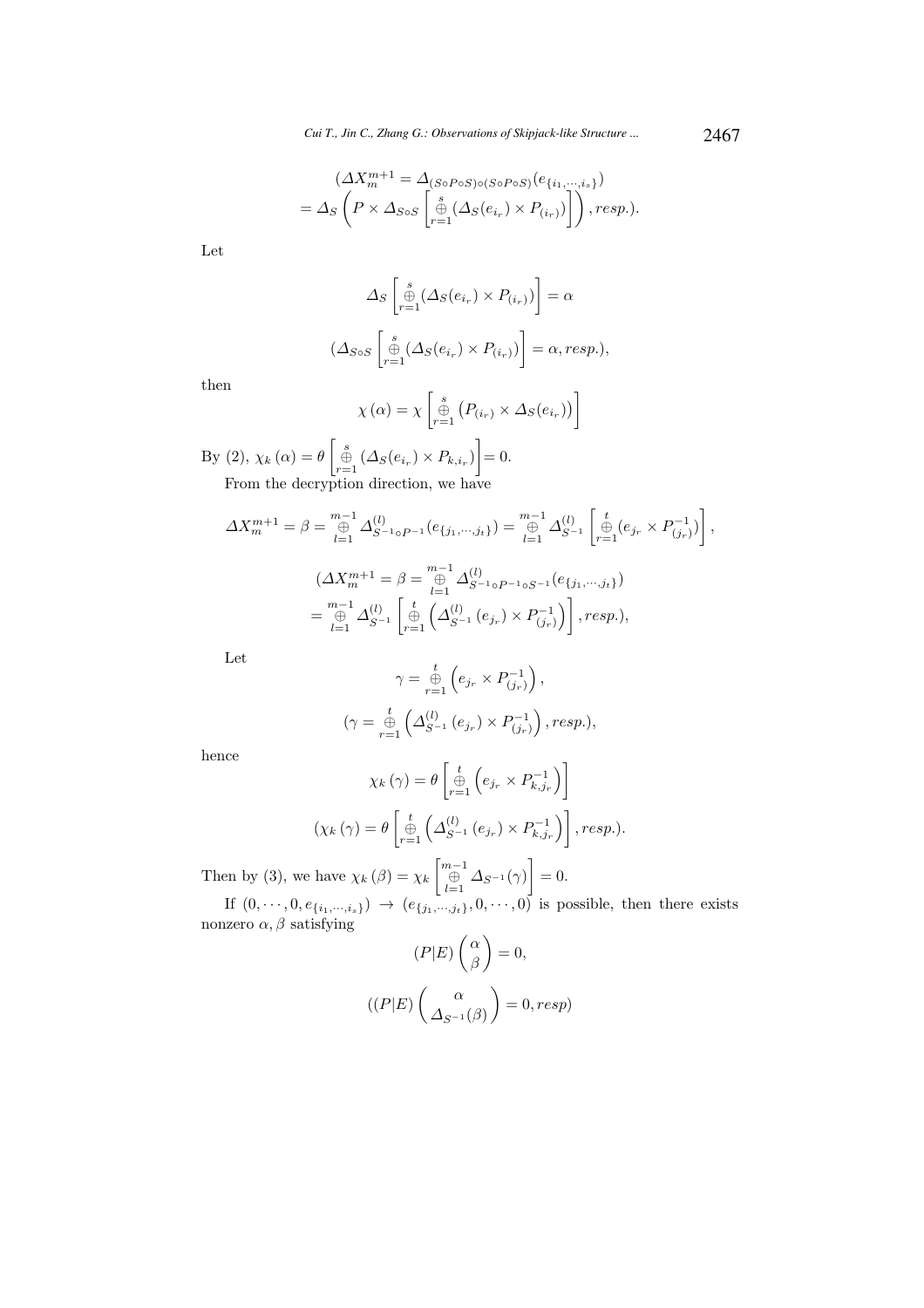which implies

$$
\begin{pmatrix}\np \\
\bigoplus_{k=1}^p \alpha_{u_k} \times P_{(u_k)}\n\end{pmatrix} \oplus \begin{pmatrix}\nq \\
\bigoplus_{k=1}^q \beta_{v_k} \times E_{(v_k)}\n\end{pmatrix} = 0.
$$
\n
$$
\begin{pmatrix}\np \\
\bigoplus_{k=1}^p \alpha_{u_k} \times P_{(u_k)}\n\end{pmatrix} \oplus \begin{pmatrix}\nq \\
\bigoplus_{k=1}^q (\Delta_{S^{-1}}(\beta))_{v_k} \times E_{(v_k)}\n\end{pmatrix} = 0, resp.)
$$

However, from (1) we have  $P_{(u_1)}, P_{(u_2)}, \cdots, P_{(u_p)}, E_{(v_1)}, E_{(v_2)}, \cdots, E_{(v_q)}$  are linearly independent, any nonzero  $\alpha, \beta$  cannot hold this formula. Thus

 $(0, \dots, 0, e_{\{i_1, \dots, i_s\}}) \rightarrow (e_{\{i_1, \dots, i_t\}}, 0, \dots, 0)$ 

is an  $m^2 + 2$  rounds impossible differential.

**Example 2.** Given  $n = 8, d = 16, m = 4$ , we employ the matrix representation of the linear layer of  $\text{AES}[1]$  as the P layer(see Appendix 2.), we choose  $p = q = s = t = 1$ ,  $u_1 = 1, v_1 = 1, i_1 = 1, j_1 = 1, k = 2$ , since  $P_{(1)}, E_{(1)}$  are linearly independent and  $P_{2,1} = P_{2,1}^{-1} = 0$ , thus  $(0, \dots, 0, e_{\{1\}}) \rightarrow (e_{\{1\}}, 0, \dots, 0)$ is a 18 rounds impossible differential of  $skipjack_{SP}$  /Skipjack<sub>SPS</sub>

#### 5 Conclusion

In this paper, we work on finding impossible differential distinguishers for Skipjack structure with SP/SPS round function.

Previous result indicates that the longest impossible differentials in m-cell Skipjack-like structures is  $m^2$  rounds  $((0, \alpha, 0, \dots, 0) \rightarrow (\beta, \beta, 0, \dots, 0))$ . In this paper, we find some new  $m^2$  rounds impossible differentials for  $Skipjack_{SP}$  $/Skipjack_{SPS}$  which are derived from the impossible differentials of the P layer. Our results show that if the P layer is designed as a binary matrix, we can always retrieve  $m^2 + 1$  rounds impossible differentials for  $Skipiack_{SP}$  and Skipjack<sub>SPS</sub>, and also  $m^2 + 2$  rounds impossible differentials for Skipjack<sub>SP</sub>. Moreover, if P layer satisfies some special conditions (we can judge these conditions in real time), we may further obtain  $m^2 + 2$  rounds impossible differential for  $Skipjack_{SPS}$ .

Since Skipjack<sub>SP</sub> /Skipjack<sub>SPS</sub> is not a real cipher, we failed in launching a key-recovery attack on it. However, our results can still be treated as a security measurement of generalized Feistel family ciphers. We believe that these longer impossible differentials constructed in our paper are caused by the sparsity of the P layer. These results indicate that when employing  $skipi>$  skipjack<sub>SPS</sub> structure, we should choose P layer carefully.

### Acknowledgment

We appreciate the anonymous referees for their valuable comments. The work in this paper is supported by: the Natural Science Foundation of China (Grant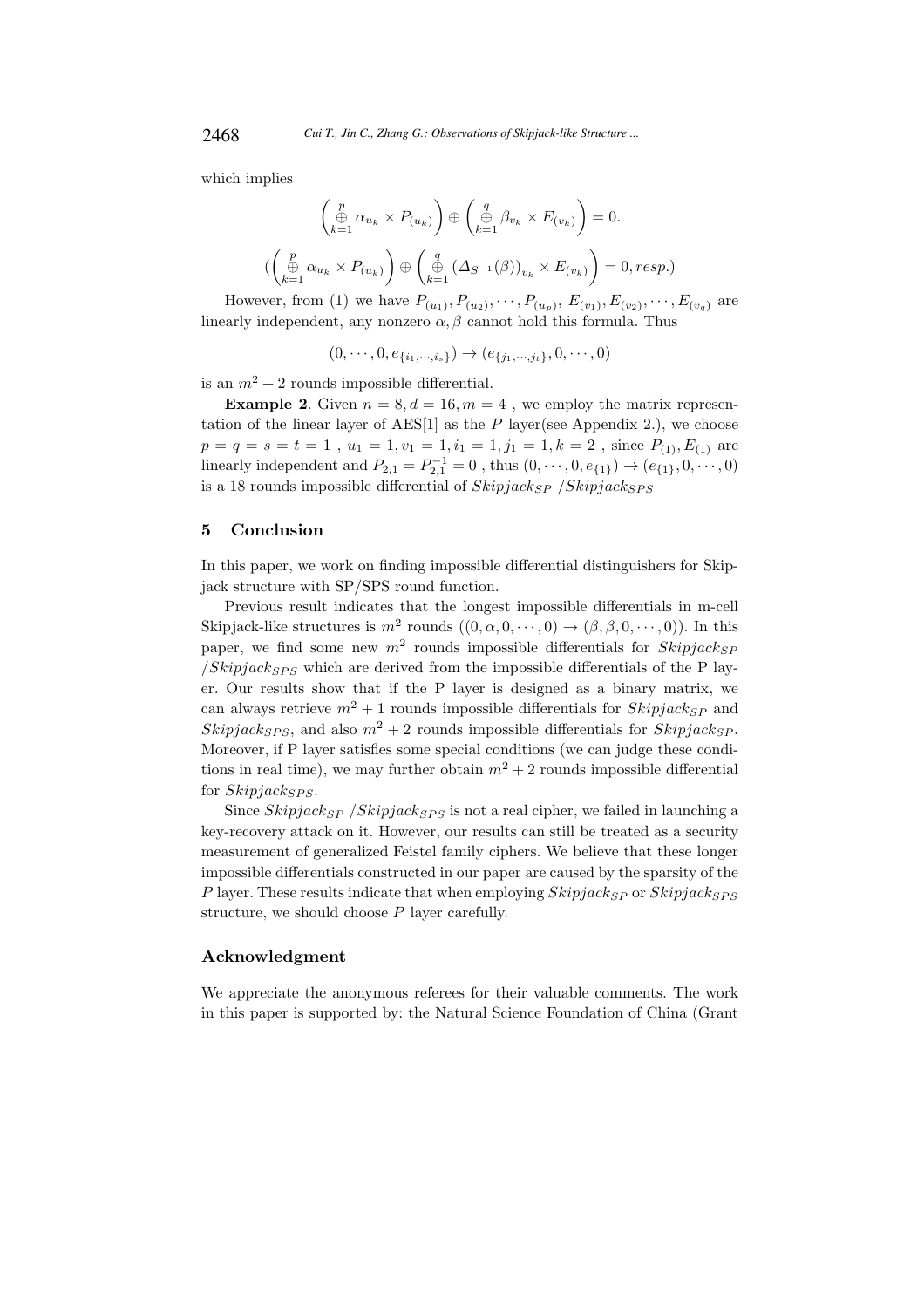No:61272488, 61272041, 61202491), the Foundation of Science and Technology on Information Assurance Laboratory(Grant No. KJ-13-007)

### References

[Adams (1999)] Adams, C.: "The CAST-256 encryption algorithm"; (1999).

- [Aoki et al. (2001)] Aoki, K., Ichikawa, T., Kanda, M., Matsui, M., Moriai, S., Nakajima, J., Tokita, T.: "Camellia: A 128-bit Block Cipher Suitable for Multiple Platforms." SAC 2000, Springer, Heidelberg (2001), 39-56.
- [Bai et al. (2012)] Bai, D. X, and Li, L.B.: "New Impossible Differential Attacks on Camellia"; Information Security Practice and Experience, Springer, Heidelberg(2012), 80-96.
- [Biham et al. (1999)] Biham, E., Biryukov, A., and Shamir, A.: "Cryptanalysis of Skipjack Reduced to 31 Rounds Using Impossible Differentials"; Advances in CryptologyEurocrypt99, Springer, Heidelberg(1999),12-23.
- [Burwick (1998)] Burwick, C., et al.: "MARS-a candidate cipher for AES", NIST AES Proposal 268 (1998). http://www.encryption.de/docs/Mars.pdf
- [Daemen, Rijmen (2002)] Daemen, J., Rijmen, V.: "The Design of Rijndael. AES-The Advanced Encryption Standard"; Springer, Heidelberg (2002).
- [Kanda et al. (1998)] Kanda, M., Moriai, S., Aoki, K. et al. :"E2-a Candidate Cipher for AES; In Proceedings from the First Advanced Encryption Standard Candidate Conference, National Institute of Standards and Technology (NIST). (1998)
- [Kim et al. (2003)] Kim, J., et al.: "Impossible Fifferential Cryptanalysis for Block Cipher Structures"; Progress in Cryptology-INDOCRYPT 2003, Springer, Heidelberg(2003), 82-96.
- [Kim et al. (2010)] Kim, J., Hong, S., Lim, J.: "Impossible Differential Cryptanalysis Using Matrix Method"; Discrete Mathematics, 310, 5 (2010), 988-1002.
- [Knudsen (1998)] Knudsen, L.: "DEAL-a 128-bit block cipher"; complexity 258 (1998): 2. http://citeseerx.ist.psu.edu/viewdoc/download?doi=10.1.1.32. 7982&rep=rep1&type=pdf.
- [Koo et al. (2006)] Koo, B. W., Jang, H. S., Song, J. H.: "On Constructing of a 32  $\times$ 32 Binary Matrix as a Diffusion Layer for a 256-Bit Block Cipher." Information Security and Cryptology C ICISC 2006, Springer, Heidelberg(2006), 51-64.
- [Li et al. (2010)] Li, R., et al.: "Cryptanalysis of a Generalized Unbalanced Feistel Network Structure"; Information Security and Privacy, Springer, Heidelberg(2010), 1-18.
- [Li et al. (2011)] Li, R. L., Sun, B., Li, C.: "Impossible Differential Cryptanalysis of SPN Ciphers"; IET Information Security, 5, 2 (2011), 111-120.
- [Li et al. (2012)] Li, R. L., et al.: "Security evaluation of MISTY structure with SPN round function." Computers & Mathematics with Applications (2012).
- [Liu et al. (2012)] Liu, Y., et al.: "Impossible Differential Attacks on Reduced-Round LBlock"; Information Security Practice and Experience, Springer, Heidelberg(2012), 97-108.
- [Lu et al. (2008)] Lu, J., et al.: "New Impossible Differential Attacks on AES": Progress in Cryptology-INDOCRYPT 2008, Springer, Heidelberg(2008), 279-293.
- [Luo et al. (2009)] Luo, Y.Y., et al.: A Unified Method for Finding Impossible Differentials of Block Cipher Structures; Cryptology ePrint Archive: Report 2009/627. https://eprint.iacr.org/2009/627.pdf
- [Nyberg (1996)] Nyberg, K.: "Generalized Feistel Networks"; Advances in CryptologyASIACRYPT'96, Springer Berlin (1996), 91-104.
- [Pudovkina (2009)] Pudovkina, M.: On Impossible Truncated Differentials of Generalized Feistel and Skipjack Ciphers; FSE 2009 rump session(2009). http:// fse2009rump.cr.yp.to/e31bba5d1227eac5ef0daa6bcbf66f27.pdf.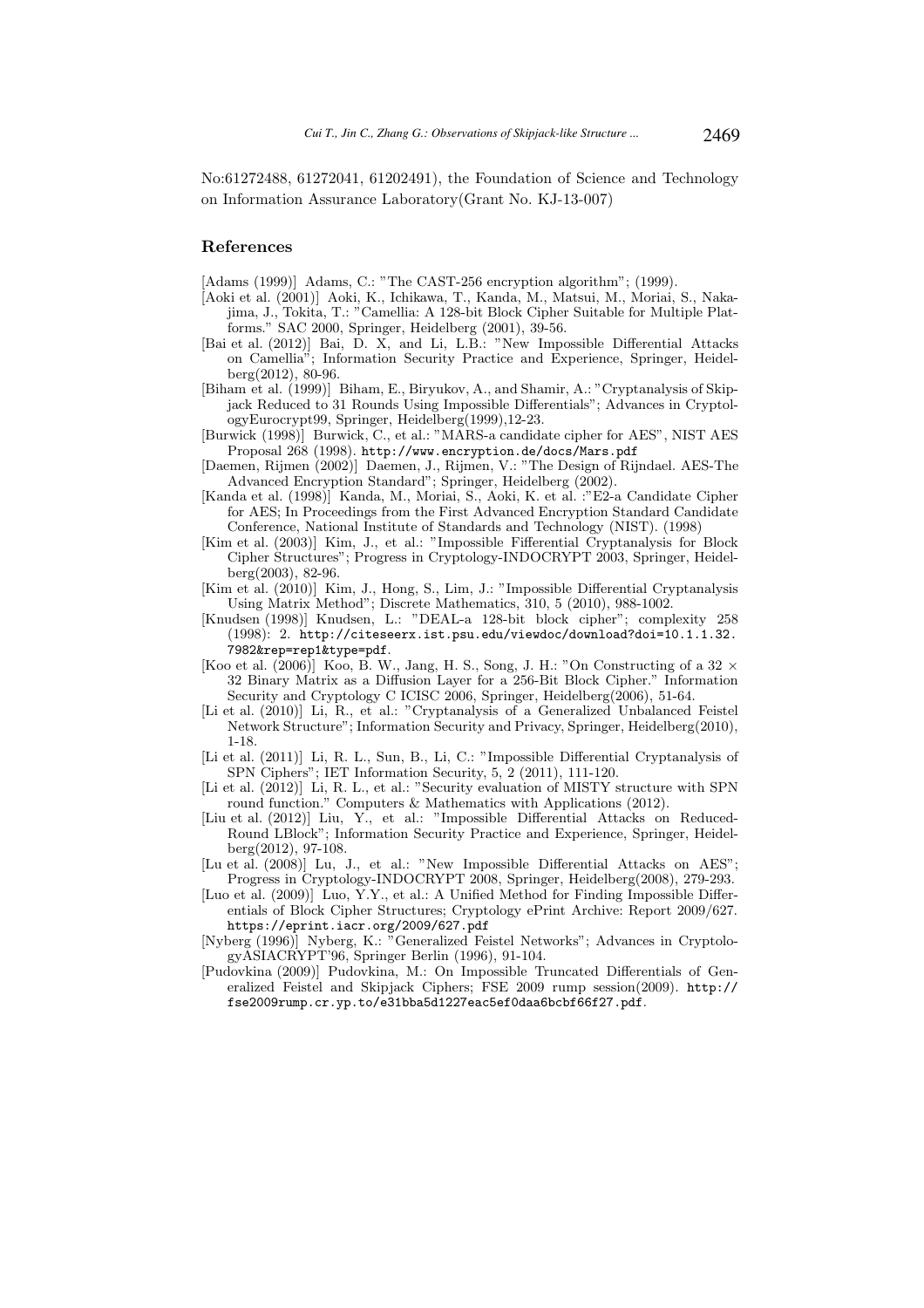- [Shirai et al. (2002)] Shirai, T., Kanamaru, S., Abe, G.: "Improved Upper Bounds of Differential and Linear Characteristic Probability for Camellia"; Fast Software Encryption, Springer, Heidelberg(2002), 128-142.
- [Shirai et al. (2007)] Shirai, T. et al.: "The 128-bit Block Cipher CLEFIA"; Fast Software Encryption2007, Springer, Heidelberg(2007), 181-195.
- [Standard (1999)] Standard, N. F.: "Data Encryption Standard (DES) "; Federal Information Processing Standards Publication (1999).
- [Sung et al. (2000)] Sung, J., et al.: "Provable Security for the Skipjack-like Structure Against Differential Cryptanalysis and Linear Cryptanalysis"; Advances in CryptologyASIACRYPT 2000, Springer, Heidelberg(2000), 274-288.
- [Wang et al. (2005)] Wang, N. P., et al.: "The Differential Provable Security Analysis of a Kind of Unbalanced Feistel Networks"; Journal of Electronics and Information Technology, 27,6 (2005), 870-873.
- [Wei et al.  $(2010)$ ] Wei, Y. C., et al.: "Impossible Differential Cryptanalysis on Feistel Ciphers with SP and SPS Round Functions"; Applied Cryptography and Network Security, Springer, Heidelberg(2010), 105-122.
- [Wei et al. (2012)] Wei, Y. C., et al.: "Impossible Differential Cryptanalysis on Tweaked E2"; Network and System Security, Springer, Heidelberg(2012), 392-404.
- [Wu and Zhang et al. (2007)] Wu, W. L., Zhang, W. T., Feng, D. G.: "Impossible Differential Cryptanalysis of Reduced-Round ARIA and Camellia"; Journal of Computer Science and Technology, 22, 3 (2007), 449-456.
- [Wu et al. (2009)] Wu, W. L., et al.: "Security Analysis of the GF-NLFSR Structure and Four-Cell Block Cipher"; Information and Communications Security, Springer, Heidelberg(2009), 17-31.
- [Wu and Wang(2012)] Wu, S. B and Wang, M. S.: "Automatic Search of Truncated Impossible Differentials for Word-Oriented Block Ciphers", Progress in Cryptology-INDOCRYPT 2012. Springer, Heidelberg(2012), 283-302.

## Appendix

### Appendix 1

. P layer and it's inversion of Example 1 (the linear layer of Camellia).

P = 1 0 1 1 0 1 1 1 1 1 0 1 1 0 1 1 1 1 1 0 1 1 0 1 0 1 1 1 1 1 1 0 1 1 0 0 0 1 1 1 0 1 1 0 1 0 1 1 0 0 1 1 1 1 0 1 1 0 0 1 1 1 1 0 , P <sup>−</sup><sup>1</sup> = 0 1 1 1 0 1 1 1 1 0 1 1 1 0 1 1 1 1 0 1 1 1 0 1 1 1 1 0 1 1 1 0 1 1 0 0 1 0 1 1 0 1 1 0 1 1 0 1 0 0 1 1 1 1 1 0 1 0 0 1 0 1 1 1